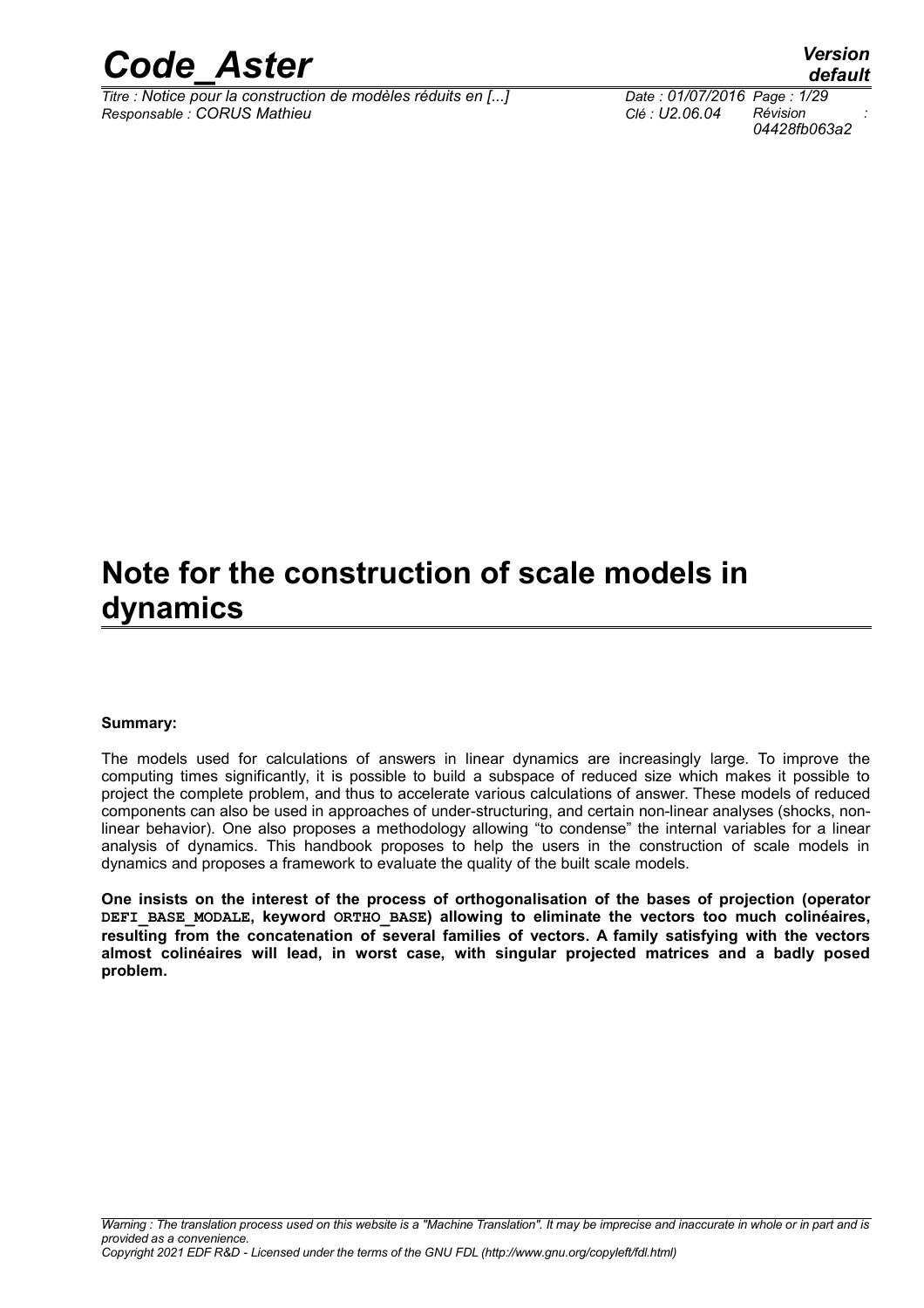*Titre : Notice pour la construction de modèles réduits en [...] Date : 01/07/2016 Page : 2/29 Responsable : CORUS Mathieu Clé : U2.06.04 Révision :*

*04428fb063a2*

## **Contents**

| 5.1 Construction of a base supplements on the model of the corrections static for damping |  |
|-------------------------------------------------------------------------------------------|--|
|                                                                                           |  |
|                                                                                           |  |
|                                                                                           |  |
|                                                                                           |  |
| 5.5 Reduction of models including of the internal variables (or intermediaries)14         |  |
|                                                                                           |  |
|                                                                                           |  |
|                                                                                           |  |
|                                                                                           |  |
|                                                                                           |  |
|                                                                                           |  |
| 5.5.4.3 Calculation of the correction associated with the physical degrees of freedom21   |  |
|                                                                                           |  |
|                                                                                           |  |
|                                                                                           |  |
|                                                                                           |  |
|                                                                                           |  |
| 6.3 Digital example with viscoelastic damping describes by internal variables27           |  |
|                                                                                           |  |
|                                                                                           |  |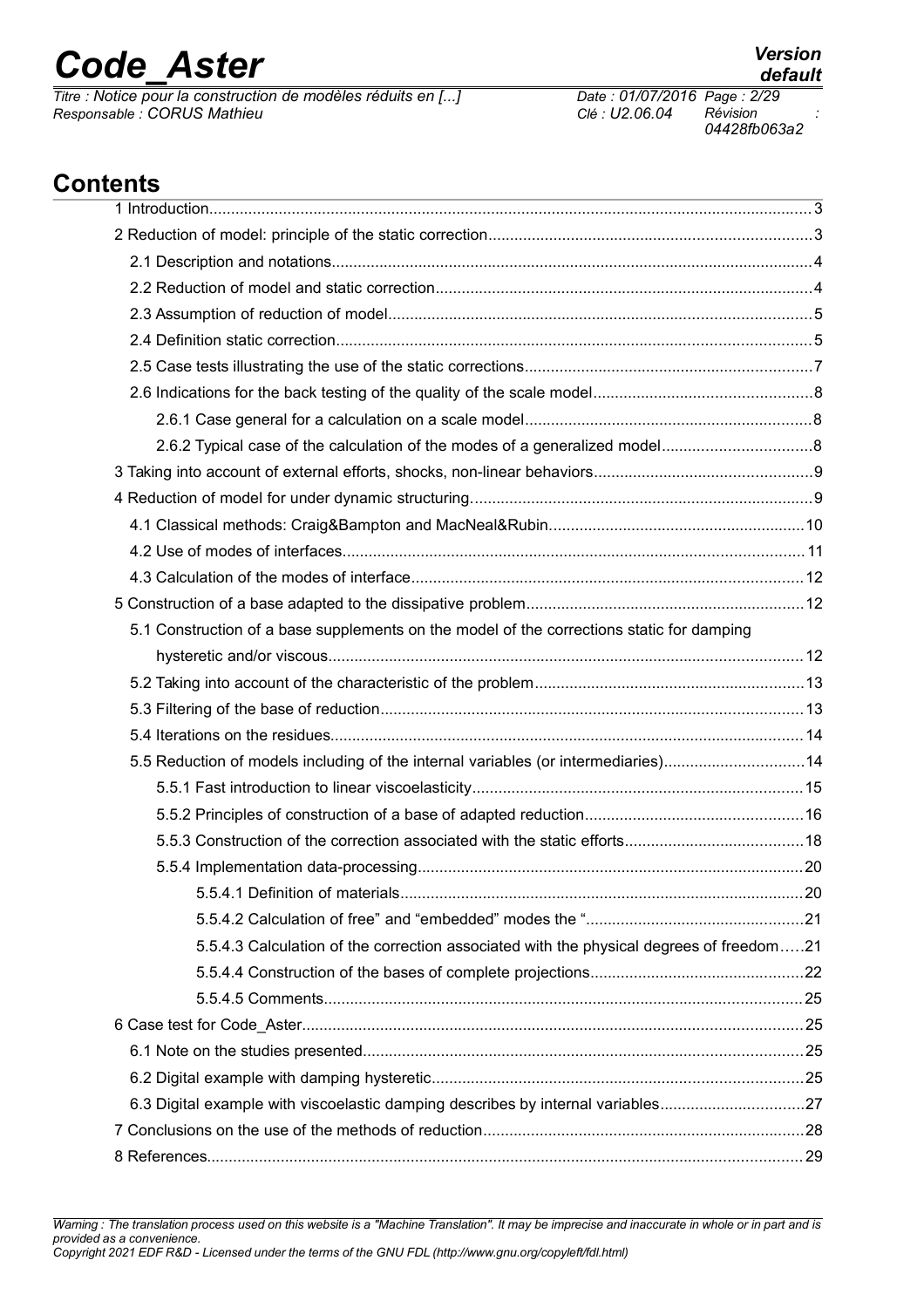*Titre : Notice pour la construction de modèles réduits en [...] Date : 01/07/2016 Page : 3/29 Responsable : CORUS Mathieu Clé : U2.06.04 Révision :*

*04428fb063a2*

### **1 Introduction**

The size of the models used for calculations of answers in linear dynamics is increasingly important, and the needs on the precision for the results result in carrying out finer and more expensive calculations. Significantly to improve the computing times of the answers of these systems to the various requests, it is interesting to build a subspace of reduced size which makes it possible to project the complete problem, and thus to accelerate various calculations of answer. These models of reduced components can be used either only, or in approaches by under-structuring, for linear analyses but also for certain non-linear analyses, such as the presence of shocks. This approach is also particularly interesting when one must take account of the internal devices of specific dissipations to each structure.

The method suggested to enrich an initial subspace, built on the basis of clean mode of the system, is based on the methods of residues ([1.2]). This method allows, starting from an approximate solution of the solution, to build vectors making it possible to improve the prediction for a given problem. This method, iterative, gives very good performances with a limited number of iterations (in general, two iterations are enough).

The first iteration is in general carried out by calculating the terms called classically "static corrections", or "static modes". This point is developed in the first section of this document. This technique is particularly adapted for the reduction of models in the presence of external efforts very few, even if they present spatial (fluctuating pressure, gravity, etc). This approach also makes it possible to effectively deal with the problems of shocks by adopting a method of penalization (provided one is interested in the phenomena "far" from the zone from shocks). **One also gives in this part of the important indications to control the quality of the scale models built with this approach.**

In the second part, one will discuss the typical cases of the scale models of the type Craig&Bampton or McNeal, used for the approaches in dynamic under-structuring. These two methods can be seen like the generalization of enrichments by static corrections. One will also present techniques allowing to limit the size of these models, in particular for the representation of the behaviors of interfaces.

In the third part, one extends the concepts presented to the case of the structures presenting of the internal efforts such as in the deadened cases. One will discuss mainly the models of viscous damping, hysteretic and viscoelastic. The first two approaches are indeed those usually retained for the studies in dynamics. The case of damping associated with a viscoelastic law is interesting since this law introduced of the internal variables nonpresent into the initial law of behavior of material, but which can be taken into account by the means of the reduction. The typical case of the model of damping of Rayleigh, used frequently for the seismic analyses, is not presented, since in these typical cases, the clean modes of the system diagonalisent also the matrices associated with dissipation, and bases it thus built does not require particular enrichment, in-outside those associated with the external efforts.

In the fourth part, one presents, using a study poured in the base of *Code\_Aster* (study n°3185: Calculation of the complex modes of a plate sandwich including a viscoelastic material), various techniques presented. These examples also make it possible to present the implementation of the methods in *Code\_Aster*.

## **2 Reduction of model: principle of the static correction**

In this part, one presents the principles of the methods of reduction of model adapted to the cases of the nondissipative structures. These principles will be then extended to the cases of the dissipative structures. One starts by recalling the relations of dynamics associated with modeling to the finite elements with the structure.

One introduces then the problem with the eigenvalues which one wishes to solve. The assumptions associated with the reduction with model are then introduced, and a method of construction of a base generating an adapted subspace is then proposed. One is interested then in the optimal reduction of this base, and in his later enrichment starting from a method of iteration on the residues.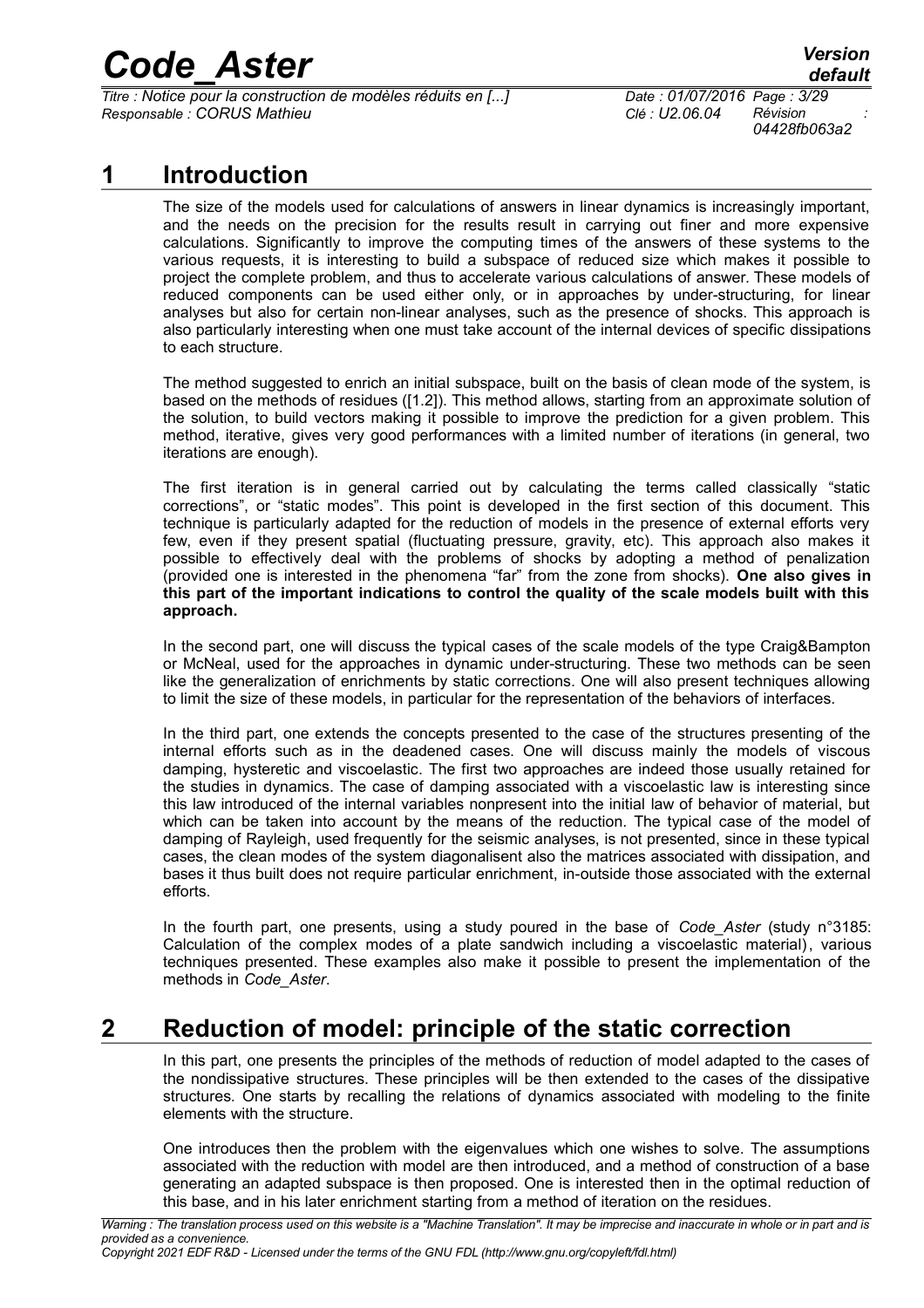*Titre : Notice pour la construction de modèles réduits en [...] Date : 01/07/2016 Page : 4/29 Responsable : CORUS Mathieu Clé : U2.06.04 Révision :*

<span id="page-3-0"></span>*04428fb063a2*

### **2.1 Description and notations**

Let us consider the model with the finite elements (E.F.) of a linear structure, presenting mechanisms of dissipations interns, subjected to external efforts, being able as well to be known a priori (loadings) that in front of being evaluated progressively (efforts of shocks, contact, etc). In the temporal field, the relation of balance is written

$$
\left[K_e q(t) + D_v \dot{q}(t) + M \ddot{q}(t)\right] = Bu(t)
$$
\n(1)

where  $K_e$  is the matrix of stiffness of the structure,  $D_v$  the matrix associated with viscous dissipation, and *M* the matrix of mass. One notes in addition *q* the vector of the degrees of freedom. The external term of efforts is defined by the product of a matrix of localization of the efforts *B* and of a vector *u* specifying the temporal evolution of the excitation. This writing makes it possible to separate the space segments and temporal from an often noted effort *f* (*t*) . One will thus have, in this case,

<span id="page-3-1"></span>
$$
f(t)=Bu(t)
$$
 (2)

In the presence of shocks, one will be able for example to separate the terms related to the loadings and those related to the shocks:

$$
f(t) = B_{\text{eff. ext.}} u_{\text{eff. ext.}}(t) + B_{\text{chocs}} u_{\text{chocs}}(t)
$$
\n(3)

 $B<sub>chocs</sub>$  is the term which locates the degrees of freedom of shocks, and  $u<sub>choc</sub>(t)$  determine the evolution of the effort. In the simple case of a shock on the level of the degree of freedom  $q_c$  treated by penalization, one will write for example

 $u_{choc}(t)$ =0 if there is no contact

•  $u_{choc}(t)$   $=$   $k$   $q_c(t)$  if there is contact

Concerning damping, the two models considered classically in these problems are viscous damping and damping hysteretic. The viscoelastic damping is also introduced, which it is interesting to treat within the framework as of methods of reduction of model. Under these conditions, the equilibrium equation in the field of Laplace can be put in the form

$$
[(K_e + j K_h + K_v(s))] + s D_v + s^2 M]q(s) = Bu(s)
$$
\n(4)

 $K_h$  is the matrix representing the behavior hysteretic,  $K_v$  the matrix representing the viscoelastic behavior. For these two models of damping, adopted modeling has direction only in the field of Laplace. Damping hysteretic, such as it is introduced, is not causal. Nevertheless, by removing this term, one finds the equations standards associated with the problem viscous and viscoelastic, licit even for  $s=0$ .

### **2.2 Reduction of model and static correction**

The construction of a scale model can be planned to solve problems of various natures, which it is the calculation of the temporal or harmonic response of a structure to a request by the use of a single scale model, or calculation of clean modes and eigenvalue by an approach by under structuring (coupling of scale models), or by dynamic condensation (reduction of whole or part of a structure). The problems of calculation of answer are put in the form [\(1\)](#page-3-0) or [\(4\)](#page-3-1) according to whether one considers a temporal or harmonic loading.

The problem with the eigenvalues associated, by considering the various types of damping, is put in the form

<span id="page-3-2"></span>
$$
\left| \left( K_e + j K_h + K_v(\lambda_0) \right) + \lambda_0 D_v + \lambda_0^2 M \right| \psi = 0 \tag{5}
$$

*Warning : The translation process used on this website is a "Machine Translation". It may be imprecise and inaccurate in whole or in part and is provided as a convenience. Copyright 2021 EDF R&D - Licensed under the terms of the GNU FDL (http://www.gnu.org/copyleft/fdl.html)*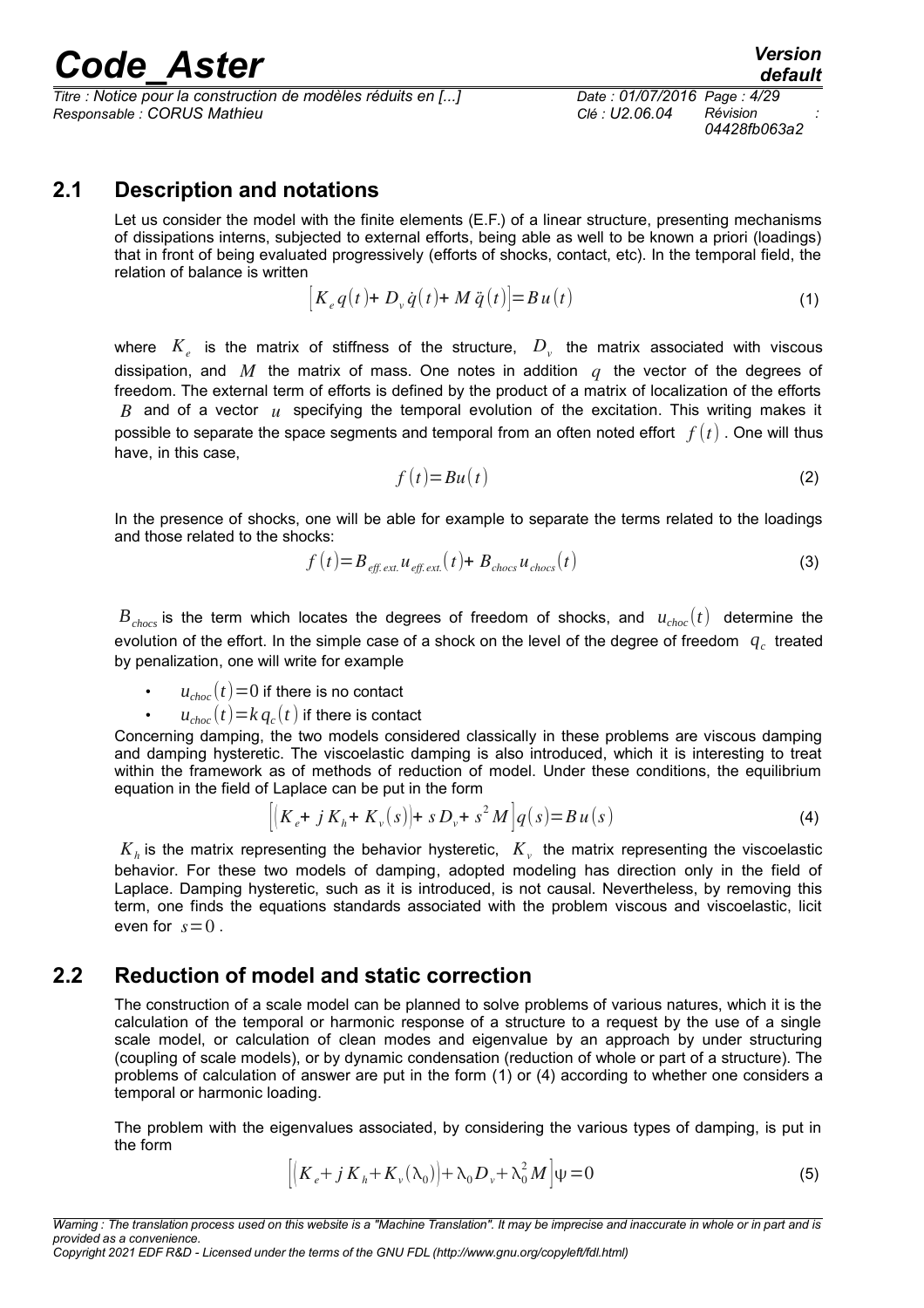| <b>Code Aster</b>                                            | <b>Version</b><br>default   |
|--------------------------------------------------------------|-----------------------------|
| Titre : Notice pour la construction de modèles réduits en [] | Date: 01/07/2016 Page: 5/29 |
| Responsable : CORUS Mathieu                                  | Révision<br>Clé : U2.06.04  |

<span id="page-4-0"></span>*04428fb063a2*

where them  $\lambda_0$  are the complex eigenvalues, and  $\psi$  complex modes. In the case of the nondissipative model, clean modes  $| \varphi |$  and own pulsations  $| \omega_0 |$  check

$$
\left[K_e - \omega_0^2 M\right] \Phi = 0\tag{6}
$$

The tools making it possible to solve the complete problem, except for the viscoelastic case, are available in *Code* Aster, by the means of the order CALC\_MODES. However, the complex matrix  $iK_h$ is symmetrical, and nonsquare. So the algebraic properties of the matrices considered in the dissipative problem do not make it possible to implement the most effective algorithms. For complementary details on the algorithms of search for eigenvalues, one will be able to refer to [1,4,5].

### **2.3 Assumption of reduction of model**

The resolution of the problem on the basis of complete model presented in the relation ( [5](#page-3-2) ) is thus not possible for models of industrial size. To circumvent this difficulty, one proposes to build a scale model having the same spectral properties as the complete problem. One thus applies the existence of a base of reduction  $\,T_{\,r}\,$  who allows the reasonable representation of the behavior of the structure on the waveband of interest. Under these conditions, one thus has

$$
q \approx T_r q_r \tag{7}
$$

Terms  $q<sub>r</sub>$  linear combination correspond to the amplitudes generalized of the complete problem project on the basis  $\left|T\right|_r$ . These amplitudes thus check, in the case general:

• for the temporal answers:

$$
\left[T_r^T K_e T_r\right] q_r(t) + \left[T_r^T D_v T_r\right] \dot{q}_r(t) + \left[T_r^T M T_r\right] \ddot{q}_r(t) = T_r^T B u(t)
$$
\n(8)

• for the harmonic answers:

$$
T_r^T [(K_e + jK_h + K_v(s)] + sD_v + s^2M] T_r q_r(s) = T_r^T B u(s)
$$
\n(9)

The problem thus reduced must preserve the same spectral characteristics. It is thus natural to build  $T_{\rm\scriptscriptstyle F}$  on the basis as of clean modes  $| \Phi_{0} \rangle$  associated conservative system. **However, the clean modes are sufficient to represent correctly the answer of the system only if a very significant number of it is considered.** In practice, the calculation of a large number of modes is unrealistic for industrial problems of big size. It is thus necessary to enrich the base by projection to improve the representativeness of *T<sup>r</sup>* .

### **2.4 Definition static correction**

<span id="page-4-2"></span>To effectively calculate the response of a structure to an external request, one generally chooses to project the system on a basis made up of the modes whose Eigen frequencies are in the waveband of interest of the problem. This band understands the modes of the lowest frequencies in general, but not necessarily. However, to ensure a good representation of the answer, it is often necessary to take into account a number much more significant of modes than those present in the waveband.

Let us consider the conservative system associated with the relation [\(6\)](#page-4-0). While breaking up the answer of this system on the modal basis, it comes, by using the notation wrongly  $\infty$  to indicate the size of the problem,

<span id="page-4-1"></span>
$$
q(s) = \sum_{k=1}^{\infty} \frac{\Phi_k \Phi_k^T B u(s)}{s^2 + \omega_{0k}^2}
$$
 (10)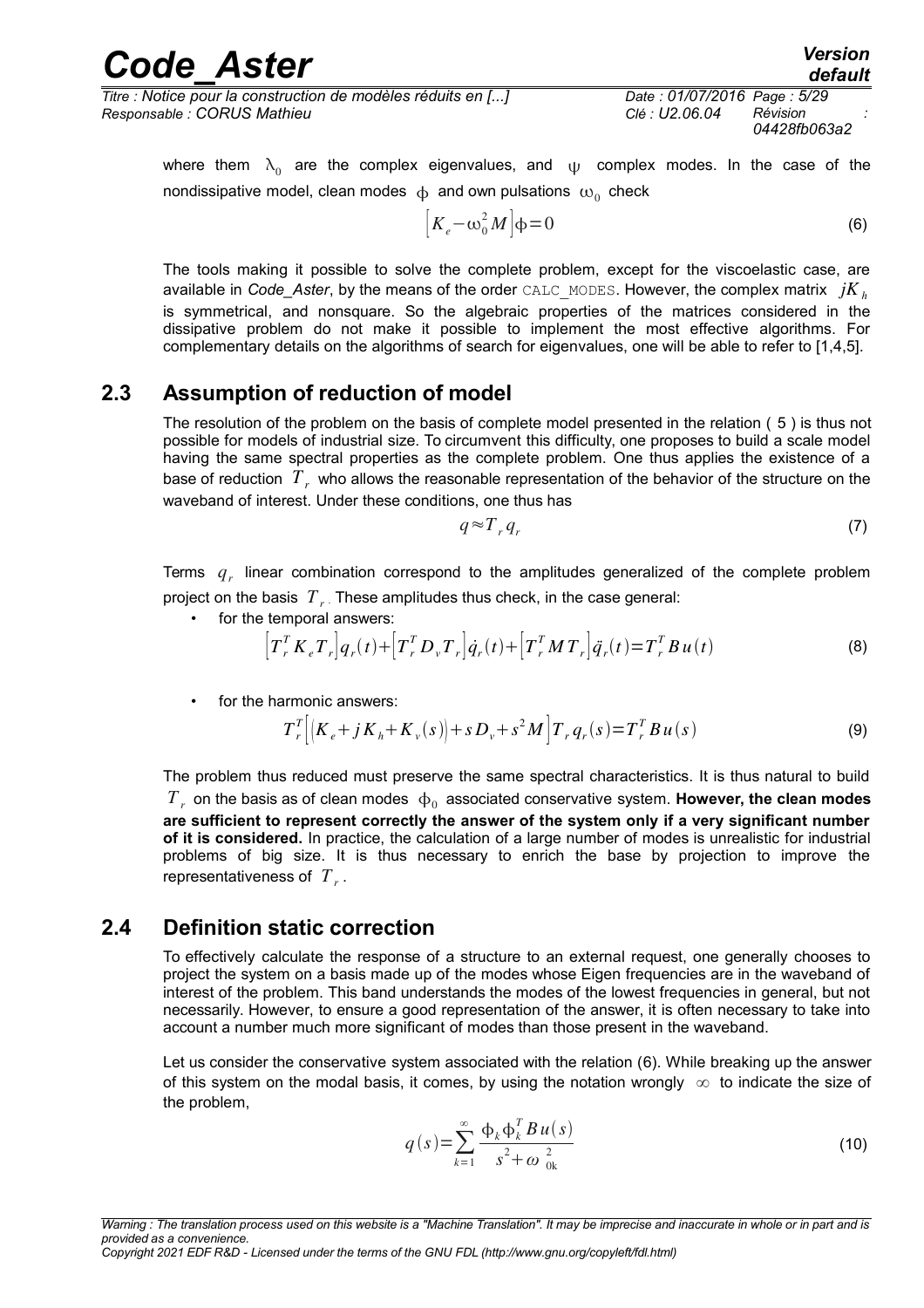*Titre : Notice pour la construction de modèles réduits en [...] Date : 01/07/2016 Page : 6/29 Responsable : CORUS Mathieu Clé : U2.06.04 Révision :*

*04428fb063a2*

<span id="page-5-1"></span>*default*

If only they are considered *N* first modes of the structure, an approximate truncated solution is obtained whose validity decrease very quickly with the number of modes:

$$
q(s) \approx \sum_{k=1}^{N<\infty} \frac{\Phi_k \Phi_k^T B u(s)}{s^2 + \omega_{0k}^2}
$$
 (11)

To limit the effects of truncation, one chooses a sufficient number of modes to represent the dynamic behavior, and one supplements this base of mode by including the quasi static effects of the modes truncated in the waveband of interest. In general, one considers modes up to 1.5 times the maximum frequency of interest of the problem (semi-empirical rule known as "of Hurty" [7]). Under these conditions, the Eigen frequencies of the modes apart from the band are more important than the maximum frequency of interest, one supposes then

$$
s^2 \ll \omega_{0k}^2 \text{ for } k > N \tag{12}
$$

and one can thus write, by separating the terms from [\(10\)](#page-4-1) according to their membership of the waveband of interest

$$
q(s) \approx \sum_{k=1}^{N} \frac{\Phi_k \, \Phi_k^T B \, u(s)}{s^2 + \omega_{0k}^2} + \sum_{k=N+1}^{\infty} \frac{\Phi_k \, \Phi_k^T B \, u(s)}{\omega_{0k}^2} \tag{13}
$$

The base of reduction associated with this model is thus made up of *N* first clean modes, but also of the various quasi static contributions *T<sup>s</sup>*

$$
T_s = \sum_{k=N+1}^{\infty} \frac{\Phi_k \, \Phi_k^T \, B}{\omega_{0k}^2} \tag{14}
$$

To calculate effectively  $T_s$ , one can write the static solution  $|q_s|$  problem for the whole of the loading *B* by using the spectral decomposition of  $K_e^{-1/7}$ . It comes then

<span id="page-5-0"></span>
$$
q_s = \left(K_e^{-1}\right)B = \left(\sum_{k=1}^{\infty} \frac{\Phi_k \, \Phi_k^T}{\omega_{0k}^2}\right)B\tag{15}
$$

Under these conditions, one can récrire the relation ( [13](#page-5-1) ) by using this static answer, and it comes

$$
q(s) \approx \sum_{k=1}^{N} \frac{\Phi_k \Phi_k^T B u(s)}{s^2 + \omega_{0k}^2} + K_e^{-1} B u(s) - \sum_{k=1}^{N} \frac{\Phi_k \Phi_k^T B u(s)}{\omega_{0k}^2}
$$

That is to say

$$
q(s) \approx \sum_{k=1}^{N} \left[ \Phi_k \left( \frac{\Phi_k^T}{s^2 + \omega_{0k}^2} - \frac{\Phi_k^T}{\omega_{0k}^2} \right) B u(s) \right] + K_e^{-1} B u(s)
$$
 (16)

According to the relation [\(16\)](#page-5-0), one can thus build an effective base of projection to calculate the answer of the dynamic problem. This base  $T_r$  is thus built around  $N$  first modes clean of the structure, and the static answer of the structure to unit efforts or to unit accelerations, applied in the

<span id="page-5-2"></span>1 One has 
$$
\phi^T K_e \phi = \Omega^2
$$
. If  $\omega_{0k} \neq 0 \forall k$ , then  $(\phi^T K_e \phi)^{-1} = \Omega^{-2}$ , from where  $K_e^{-1} = \phi \Omega^{-2} \phi^T = \sum_{k=1}^{\infty} \frac{\phi_k \phi_k^T}{\omega_{0k}^2}$ .

*Warning : The translation process used on this website is a "Machine Translation". It may be imprecise and inaccurate in whole or in part and is provided as a convenience.*

*Copyright 2021 EDF R&D - Licensed under the terms of the GNU FDL (http://www.gnu.org/copyleft/fdl.html)*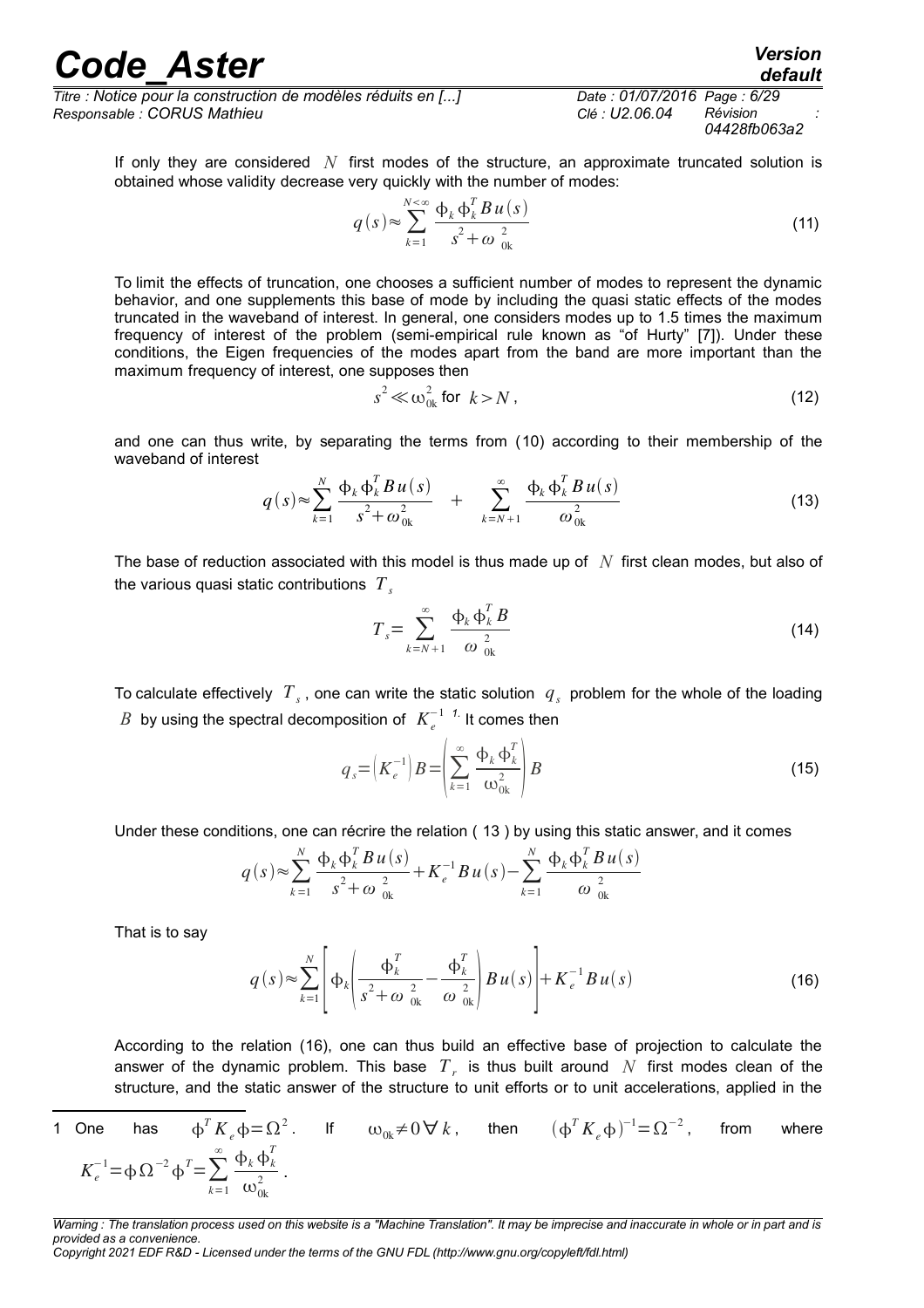*Titre : Notice pour la construction de modèles réduits en [...] Date : 01/07/2016 Page : 7/29 Responsable : CORUS Mathieu Clé : U2.06.04 Révision :*

*04428fb063a2*

<span id="page-6-0"></span>*default*

same way that the efforts for which one seeks the answer (cf §3 for the corresponding operators). One thus has:

$$
T_r = \begin{bmatrix} \phi_1 \dots \phi_N & K_e^{-1} B \end{bmatrix} \tag{17}
$$

The base of projection thus built constitutes a very good subspace for the research of the dynamic response of the structure. On the other hand, for its practical use, it is recommended of orthogonaliser the family of vectors obtained by the relation [\(17\)](#page-6-0).

#### **NB: Inertial correction**

Of a more modest interest, one can define, in a similar way, a correction low frequencies, if the band of analysis of interest does not comprise the first modes of the structure. The relation ([10\)](#page-4-1) can break up in the following way:

$$
q(s) \approx \sum_{k=1}^{M} \frac{\Phi_k \Phi_k^T B u(s)}{s^2} + \sum_{k=M+1}^{N} \frac{\Phi_k \Phi_k^T B u(s)}{s^2 + \omega_{0k}^2} + \sum_{k=N+1}^{\infty} \frac{\Phi_k \Phi_k^T B u(s)}{\omega_{0k}^2}
$$
(18)

The first term corresponds to the spectral decomposition of  $\ M^{-1}$  , and one can thus enrich the base by projection according to the same principle, and build

$$
T_r = \begin{bmatrix} M^{-1}B & \phi_1 \dots \phi_N & K_e^{-1}B \end{bmatrix}
$$
 (19)

### **2.5 Case tests illustrating the use of the static corrections**

Many cases tests of *Code\_Aster* use already the principles of the static correction. One can in addition note that this correction can be applied to different moment in the study:

- either it is integrated directly in the base of reduction, in accordance with the presentation which has just been made (static correction *a priori*),
- either it is superimposed after calculation with the dynamic response of the structure on the only basis of the clean modes (static correction *a posteriori*).

These two approaches are equivalent and provide obviously the same results. One will choose one or the other for questions of simplicity. One in general chooses the first approach for harmonic calculations (or frequential), whereas second is privileged in the case of transitory calculations of answers (or temporal). One can quote, among the cases tests presenting the use of the static correction, the following studies, all relative to a seismic analysis:

- Static correction *a priori,* by addition of static modes to imposed force or acceleration imposed on the base of the clean modes (constitution of a base of Ritz), or static correction *a posteriori* via the pseudo-mode (static mode with imposed acceleration) in transitory seismic analysis on modal basis:
- [V2.01.103] SDLD103 seismic Answer transitory of a system 3 masses and 4 springs multisupported with static correction
- [V2.01.105] SDLD105 Response transitory of a system mass-springs to an earthquake monosupport with static correction

— Static correction *a posteriori* via the pseudo-mode (static mode with imposed acceleration) in spectral seismic analysis:

- [V2.01.030] SDLD30 spectral seismic Answer of a system 2 masses and 3 springs multimedia
- [V2.01.301] SDLD301 spectral seismic Answer of a system 2 masses and 3 springs multimedia (correlated or décorrélées excitations)
- [V2.02.023] SDLL23 Beam embed-free subjected to an earthquake (spectral response)
- [V2.02.112] SDLL112 Analysis seismic of a multimedia beam (spectral response)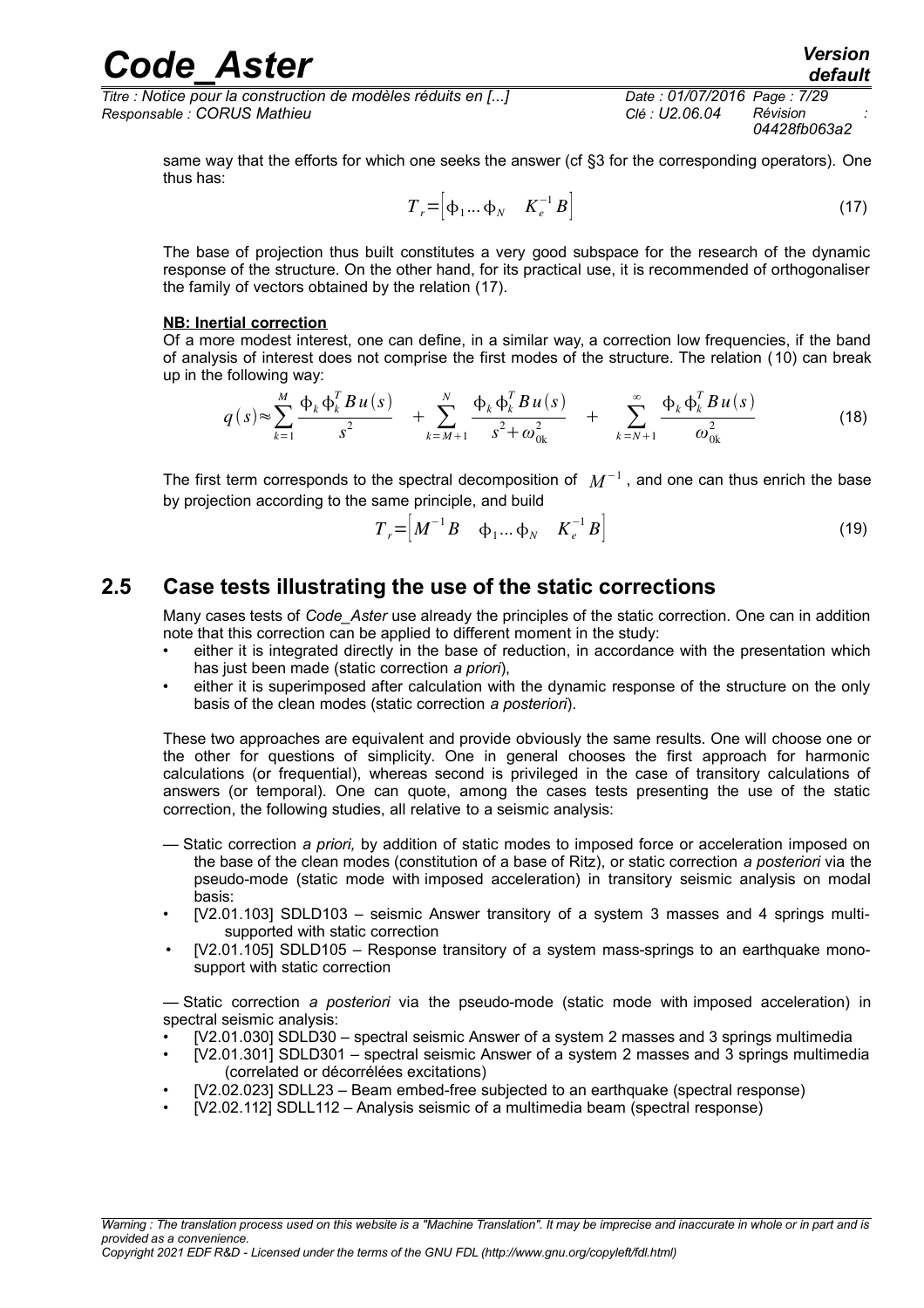*Titre : Notice pour la construction de modèles réduits en [...] Date : 01/07/2016 Page : 8/29 Responsable : CORUS Mathieu Clé : U2.06.04 Révision :*

### **2.6 Indications for the back testing of the quality of the scale model**

One of the principles making it possible to validate the quality of a scale model consists in estimating, a posteriori, the variation with the balance which can exist after calculation.

#### **2.6.1 Case general for a calculation on a scale model**

To characterize this variation with balance, one uses the principle of the residue in effort. This residue in effort  $|F_r|$  is calculated

for the temporal answers:

$$
\left[K_{e}T_{r}\right]q_{r}(t)+\left[D_{v}T_{r}\right]\dot{q}_{r}(t)+\left[MT_{r}\right]\ddot{q}_{r}(t)-Bu(t)=F_{r}(t)
$$
\n(20)

for the harmonic answers:

$$
\left[ \left( K_e + j K_h + K_v(s) \right) + s D_v + s^2 M \right] T_r q_r(s) - B u(s) = F_r(s)
$$
\n(21)

One can also adopt the same approach for the calculation of the complex clean modes, detailed in section [5.4.](#page-13-0)

If the solution obtained is exact, then the residue *F<sup>r</sup>* is null, by definition. In the contrary case, one can build a measurement of the variation to balance starting from the static response of the structure to this loading. One notes  $R_r$  the residue in displacement associated with each calculated complex mode. By definition, one has

$$
K_e R_r = F_r \tag{22}
$$

A measurement of the variation to balance is given by the elastic potential energy of the structure, that is to say

$$
E_r = \frac{1}{2} \| R_r^T K_e R_r \|^2
$$
 (23)

#### **2.6.2 Typical case of the calculation of the modes of a generalized model**

The same principle can be put in work, but in a way a little more precise, kind to reveal variations particular to various balances. Indeed, in the case of a calculation by under structuring with use of modes of interfaces, it is important to be able more precisely to determine the origin of a vague calculation. The sources of inaccuracies are:

- the bad representation of displacements to the interfaces, for each under structure,
- the dynamic behavior of the internal parts, for each under structure,
- differential displacements (separation) being able to appear with the interfaces between under structures.

The order CALC CORR SSD [U4.52.16] allows, on the basis of calculation of work associated with these various efforts, to build terms of corrections allowing to separately improve the behaviors of interfaces, and the dynamic behaviors internal of each one of under structures.

The details of this approach are given in the reference material on under dynamic structuring [R4.06.02]

*default*

*04428fb063a2*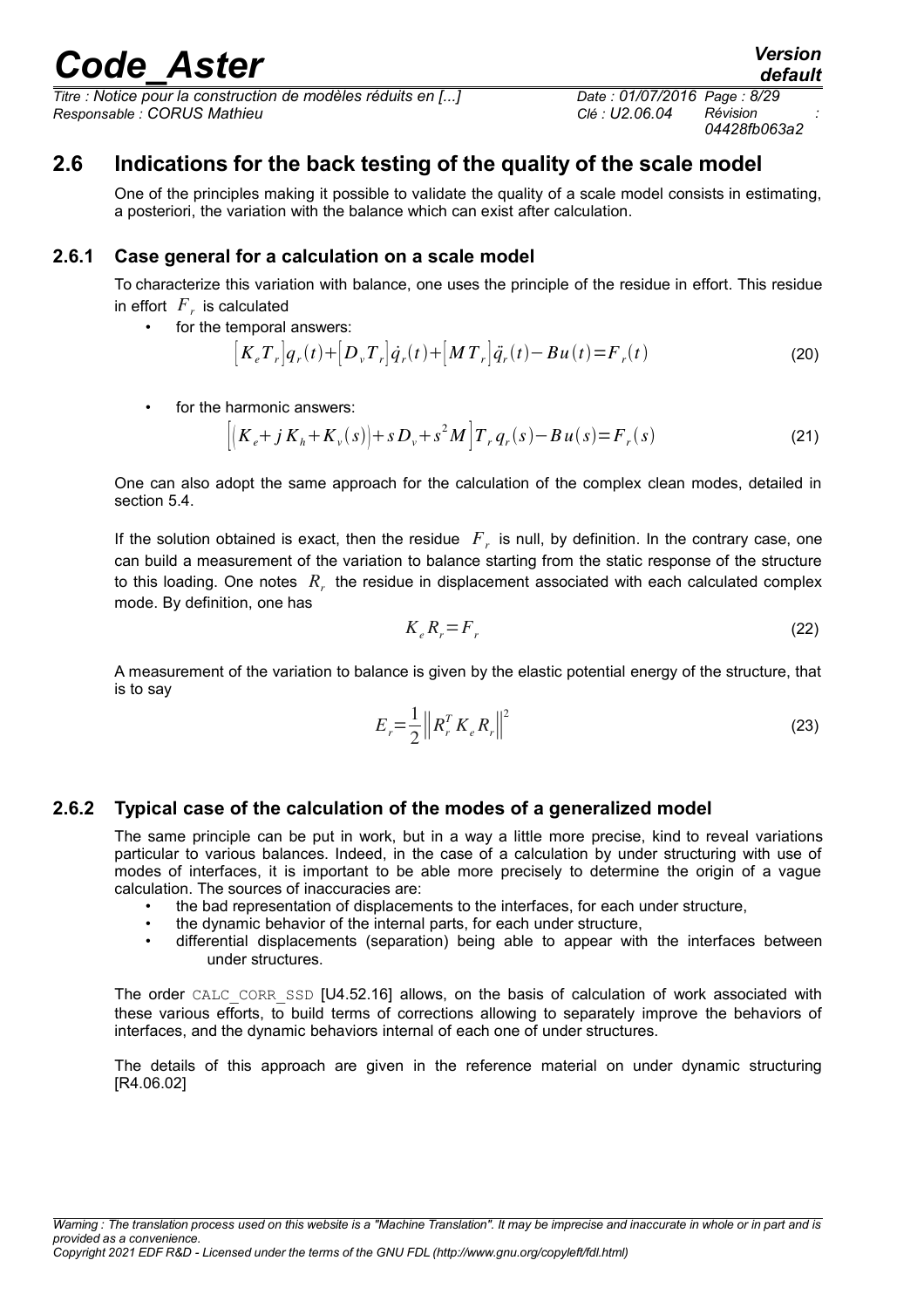*Titre : Notice pour la construction de modèles réduits en [...] Date : 01/07/2016 Page : 9/29 Responsable : CORUS Mathieu Clé : U2.06.04 Révision :*

*04428fb063a2*

### **3 Taking into account of external efforts, shocks, non-linear behaviors**

The first application of the methods of reduction relates to the transitory calculation of a structure in the presence of external efforts, shocks or non-linear behaviors. The base of reduction adapted to such a calculation is directly that described with the relation ([17\)](#page-6-0). This base thus contains at the same time clean modes and static deformations (corrections). The family resulting from the concatenation of the two pennies families must then be orthogonalized (or orthonormal) in order to define a base.

- The clean modes of interest are calculated by the operator CALC\_MODES [U4.52.02].
- The static terms of corrections can be calculated:
	- with MECA STATIQUE  $[U4.51.01]$ , or with MACRO ELAS MULT  $[U4.41.02]$ , in the case of multiple loadings (several different requests, nodes/directions of shocks, etc);
	- or with MODE STATIQUE [U4.52.14], keywords PSEUDO MODE (imposed acceleration) or FORCE NODALE (imposed force).
- These various families of vectors must then be concaténées. This operation is carried out by means of the order DEFI\_BASE\_MODALE [U4.64.02], by using keyword "RITZ".

**In the case of nonlinear dis\_visc or non-linear viscoelastic behavior dis\_ecro\_trac, it does not have there a finite element between the nodes concerned (just a relation of behavior). During the calculation of the reduced modal base, it can be judicious to define an element with an elastic stiffness corresponding to the tangent with the behavior of the device [R5.03.17] .**

The family thus built can then be orthogonalized, that is to say by the use of the keyword " ORTHO " in the same order DEFI\_BASE\_MODALE, that is to say by the use of a new occurrence of the order DEFI\_BASE\_MODALE, with the use of the keyword " ORTHO\_BASE".

The orthonormalisation can be obtained by standardisation of the orthogonal family, by the use of the order NORM MODE [U4.52.11].

#### **The process of orthogonalisation is especially important to eliminate the vectors too much colinéaires, resulting from the concatenation of several families of vectors. A family satisfying with the vectors almost colinéaires will lead, in worst case, with singular projected matrices and a badly posed problem.**

An alternative to the use of DEFI\_BASE\_MODALE consist in projecting the matrices of mass and stiffness of the problem on the complete family of vectors, and calculating the modes of the problem thus reduced. The user selects then the vectors of interest to build the final base of projection. This approach, more complex to implement, makes it possible as well as possible to adjust the base of projection to calculation, but is to be held to the informed users.

#### **NB: Note on the number of modes suitable to take into account**

In the case of a problem with a known external loading, it is classically recommended to use a family of clean modes whose Eigen frequency highest is about 1.5 to 2 times the frequency of interest of calculation. If this frequency is not known a priori, it can be estimated on the basis as of transforms of Fourier of the excitation realized for example with CALC\_FONCTION [U4.32.04]. On the other hand, in the case of a problem utilizing shocks, it is difficult to carry out a priori an estimate of the maximum frequency of interest. A classical rule consists in looking at, for the same initial loading, the evolution of "times of shocks" (lasted during which the structure is in contact with the obstacle). The convergence of times of shock in general indicates a good representativeness of the base retained for calculation.

The static use of corrections for the calculation of the answer of a structure in the presence of shocks is illustrated in the case test SDNL301 [V5.02.301]

## **4 Reduction of model for under dynamic structuring.**

When one wishes to solve a problem of big size in dynamics of the structures, one proceeds in general by breaking up the principal structure into different under structures. One then builds a scale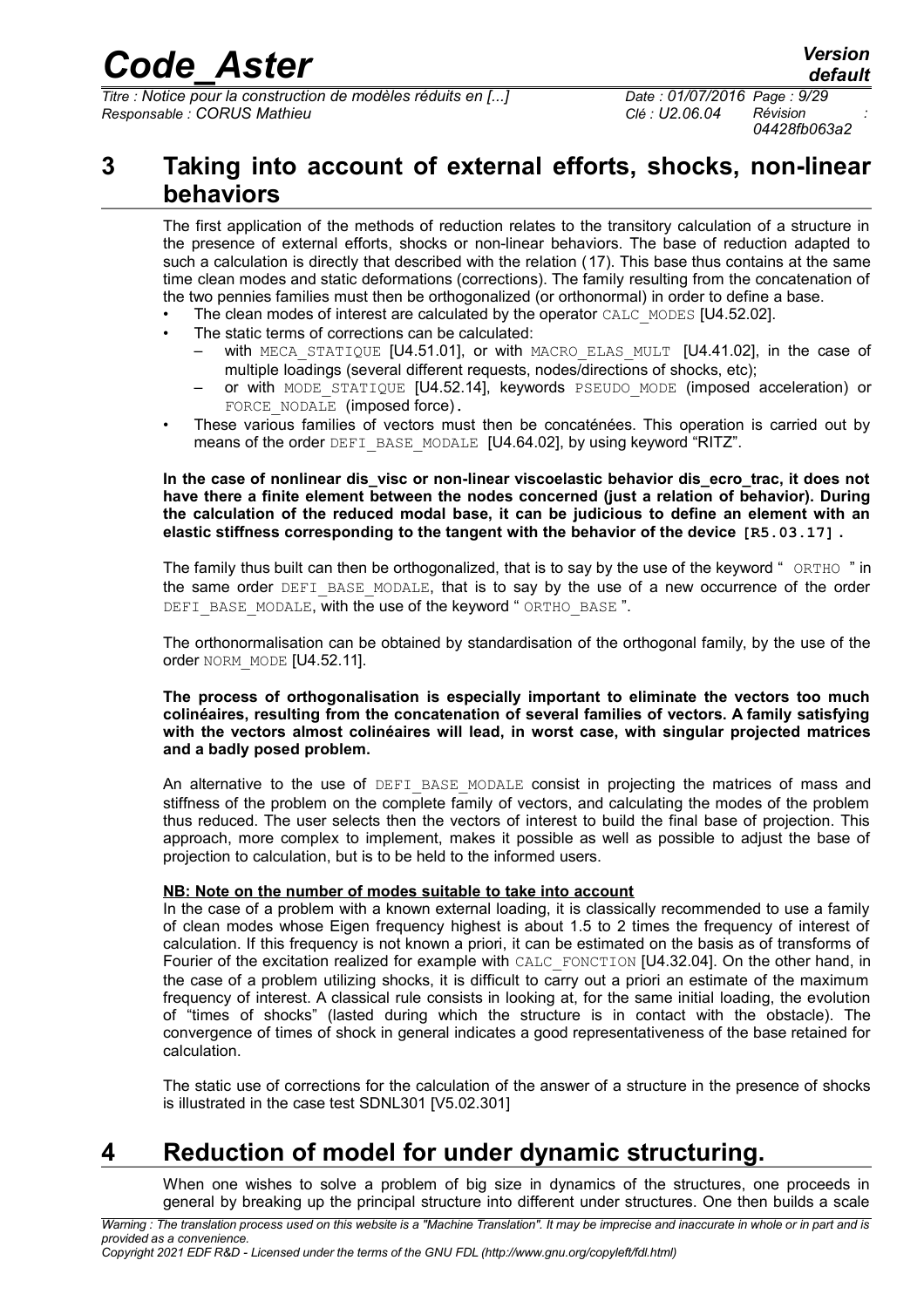*Titre : Notice pour la construction de modèles réduits en [...] Date : 01/07/2016 Page : 10/29 Responsable : CORUS Mathieu Clé : U2.06.04 Révision :*

*04428fb063a2*

model of each under structure, on the basis of his own mode. These scale models are then assembled, to build a total scale model of the complete structure. Some elements on constructions of bases adapted to the resolution of the problem by under structuring dynamic are recalled in this section. Complete presentations of these approaches, including in particular the aspects of setting in œuvre in *Code\_Aster,* are available in documentations [R4.06.02] (classical dynamic understructuring) and [R4.06.03] (cyclic dynamic under-structuring). One will be able to also refer to the references [6] to [9].

### **4.1 Classical methods: Craig&Bampton and MacNeal&Rubin.**

In the same way that for the reduction of a single model, the reduction for the dynamic understructuring must take into account two aspects:

- to preserve the spectral properties of the problem in the waveband of interest;
- to correctly take into account the quasi static effects of the external efforts applied to each substructure.

The first constraint is satisfied by choosing a number of modes sufficient for the substructure considered, so that the criterion of Hurty is checked.

The second constraint is checked by considering that the external efforts applied to under structure given are:

- real external efforts, applied in the interior of the field of under structure considered,
- efforts applied to under structure of interest by under adjacent structures.

The two bases of reductions classically retained for the construction of a scale model for under structuring are the bases known as "of Craig&Bampton", and "MacNeal&Rubin" (see [8] for more details on the formulations).

The base of the type "Craig&Bampton" is built to leave:

- clean modes of the substructure, embedded on the level of the interfaces with the adjacent substructures,
- static raisings of the substructure to the unit displacements imposed successively on the degrees of freedom of the interfaces with the adjacent substructures,
- possible modes of inertial unloading, if the complete structure has rigid modes of body, or can be subjected to important accelerations of interface (case of the earthquake, for example),

The base of the type "MacNeal&Rubin" is built to leave:

- clean modes of the substructure, free on the level of the interfaces with the adjacent substructures,
- modes of rigid body, if the substructure is free when the interfaces with the others under structures are left free.
- static displacements of the substructure to unit efforts imposed successively on the degrees of freedom of the interfaces with the adjacent substructures. If the substructure presents modes of rigid body, it is necessary to regularize the calculation of static displacements, by a technique of shift of the spectrum by addition of mass to the matrix of stiffness, or calculation of the auto--balanced loads (see [6], for example)

To fix the ideas, by partitionnant the matrices of mass and stiffnesses according to the degrees of freedom of interface (subscripted *i* ), and of the degrees of complementary freedom (subscripted c), the base of complete reduction for "Craig&Bampton" is given by

$$
T_{C\&B} = \begin{bmatrix} \Phi_{cF} & -K_{cc}^{-1}K_{ci} & K_{cc}^{-1}M_{cc}\Phi_{cR} \\ 0 & I_d & 0 \end{bmatrix},
$$
 (24)

and bases it of "MacNeal&Rubin" by

$$
T_{Mc\&R} = \begin{bmatrix} \Phi_{cR} & \Phi_{cL} & q_{cs} \\ \Phi_{iR} & \Phi_{iL} & q_{is} \end{bmatrix}.
$$
 (25)

*Copyright 2021 EDF R&D - Licensed under the terms of the GNU FDL (http://www.gnu.org/copyleft/fdl.html)*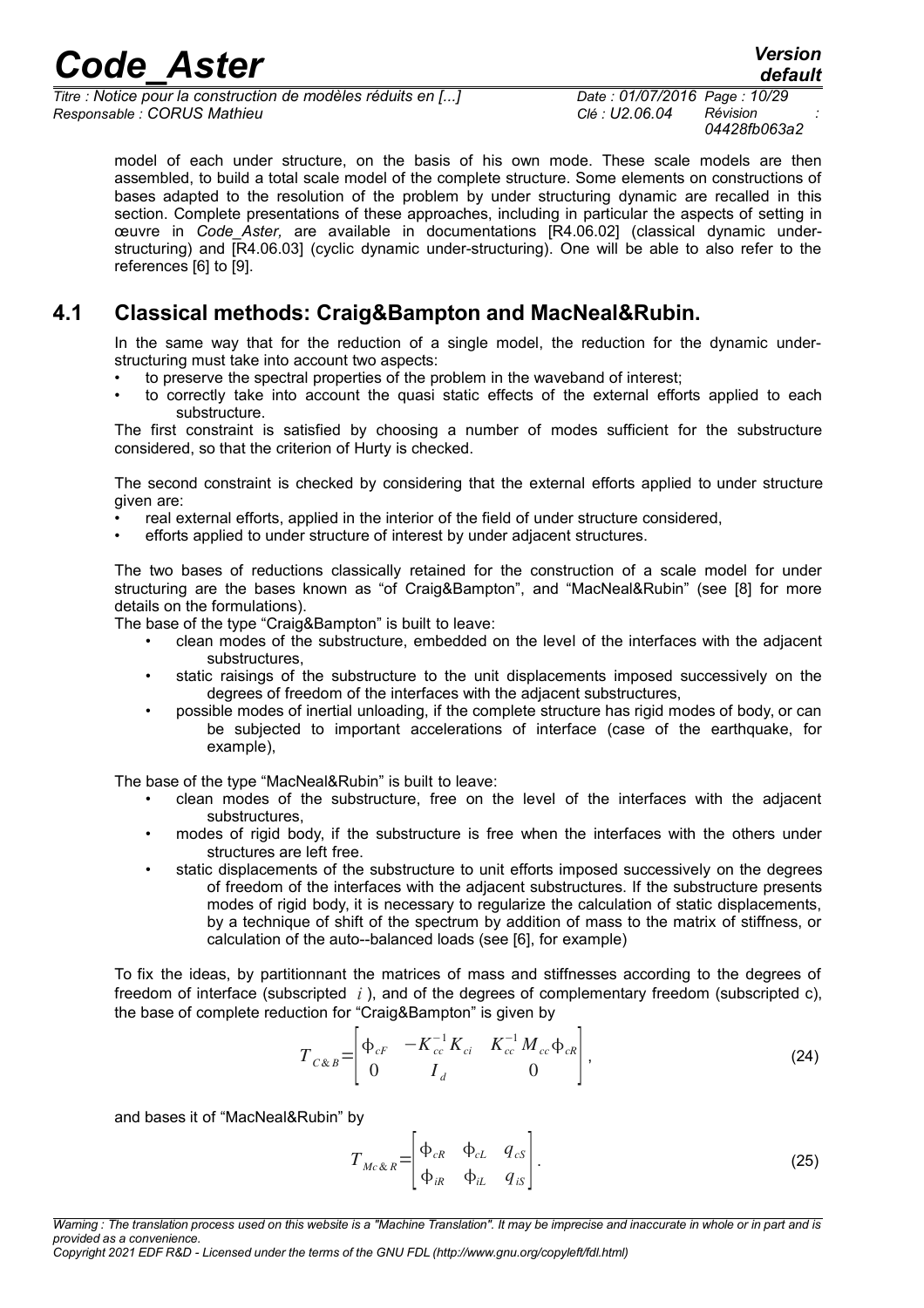*Titre : Notice pour la construction de modèles réduits en [...] Date : 01/07/2016 Page : 11/29 Responsable : CORUS Mathieu Clé : U2.06.04 Révision :*

*04428fb063a2*

The last vectors correspond to the calculation of the response of the displacement of the structure to unit loadings imposed on the interface (in the absence of modes of rigid body for under structure)

$$
\begin{bmatrix} K_{cc} & K_{ci} \\ K_{ic} & K_{ii} \end{bmatrix} \begin{bmatrix} q_{cs} \\ q_{is} \end{bmatrix} = \begin{bmatrix} 0 \\ I_d \end{bmatrix}.
$$
 (26)

 $\Phi_{cF}$  are the modes of the structure with fixed interfaces,  $\Phi_L$  free modes and  $\Phi_R$  modes of rigid body of under free structure to the interfaces.

These two approaches are directly available directly in *Code\_Aster* by combining the results of the dedicated operators:

- DEFI BASE MODALE [U4.64.02]
- DEFI INTERF DYNA [U4.64.01]
- DEFI\_BASE\_MODALE [U4.64.02]
- MACR ELEM DYNA [U4.65.01]
- DEFI\_MODELE\_GENE [U4.65.02]

### **4.2 Use of modes of interfaces.**

Nevertheless, in the case of a component presenting of the extended interfaces, the models thus reduced remain of important size. In addition, the projection of the matrices of mass and stiffness on these basis of projection makes lose the hollow character of the assembled matrices of origin. Under these conditions, it is not always interesting to build a scale model, as for the calculation of a harmonic answer, for example. On the other hand, when the number of calculations realized around the model increases, the reduction becomes interesting, especially when one can still reduce the size of the problem.

Indeed, if one remains within the framework of the dynamic low frequency, the whole of the stress patterns (or fastener) is not necessary to represent the dynamics of the problem. The wavelength of the phenomena having to forward with the interface is limited by that of the phenomenon which one can find in the fields. One can thus operate a judicious selection among the stress patterns (or of fastener).

Methods of constructions of these modes, called here "modes of interfaces", were proposed in particular by Craig & Chang (see [10]) for the approach by under-structuring, then by Bourquin and D' Hennezel (see [11]) with a view to decomposition of field. The method suggested by Craig & Chang has the advantage of simplicity, and was adopted for the construction of the scale models in *Code\_Aster* with the operator DEFI\_MODELE\_GENE [U4.65.02] (OPTION = 'REDUCED'). This method simply consists in projecting the matrices of mass and stiffness of the model of under structure on the basis of the stress patterns (or of fastener) and solving the problem with the eigenvalues associated:

$$
T^T\left(K - \omega_r^2 M\right)T\,\Phi_r = 0\tag{27}
$$

with

$$
T = \begin{bmatrix} -K_{cc}^{-1} K_{ci} \\ I_d \end{bmatrix} \text{ or } T = \begin{bmatrix} K_{cc} & K_{ci} \\ K_{ic} & K_{ii} \end{bmatrix}^{-1} \begin{bmatrix} 0 \\ I_d \end{bmatrix}
$$
 (28)

Modes of interfaces  $\phi_r$  are classified compared to their own pulsations, and a truncation is operated to select only the components more the low frequencies. The stress patterns (or fasteners) are then advantageously replaced by the vectors  $\,T\,\varphi_{_r}\,$  in the base of projection. The profit is carried out at the same time on the size of the matrix (which can be appreciably reduced if the interface is of big size), and on its topology, since, by construction, the projection of the matrices of mass and stiffness of the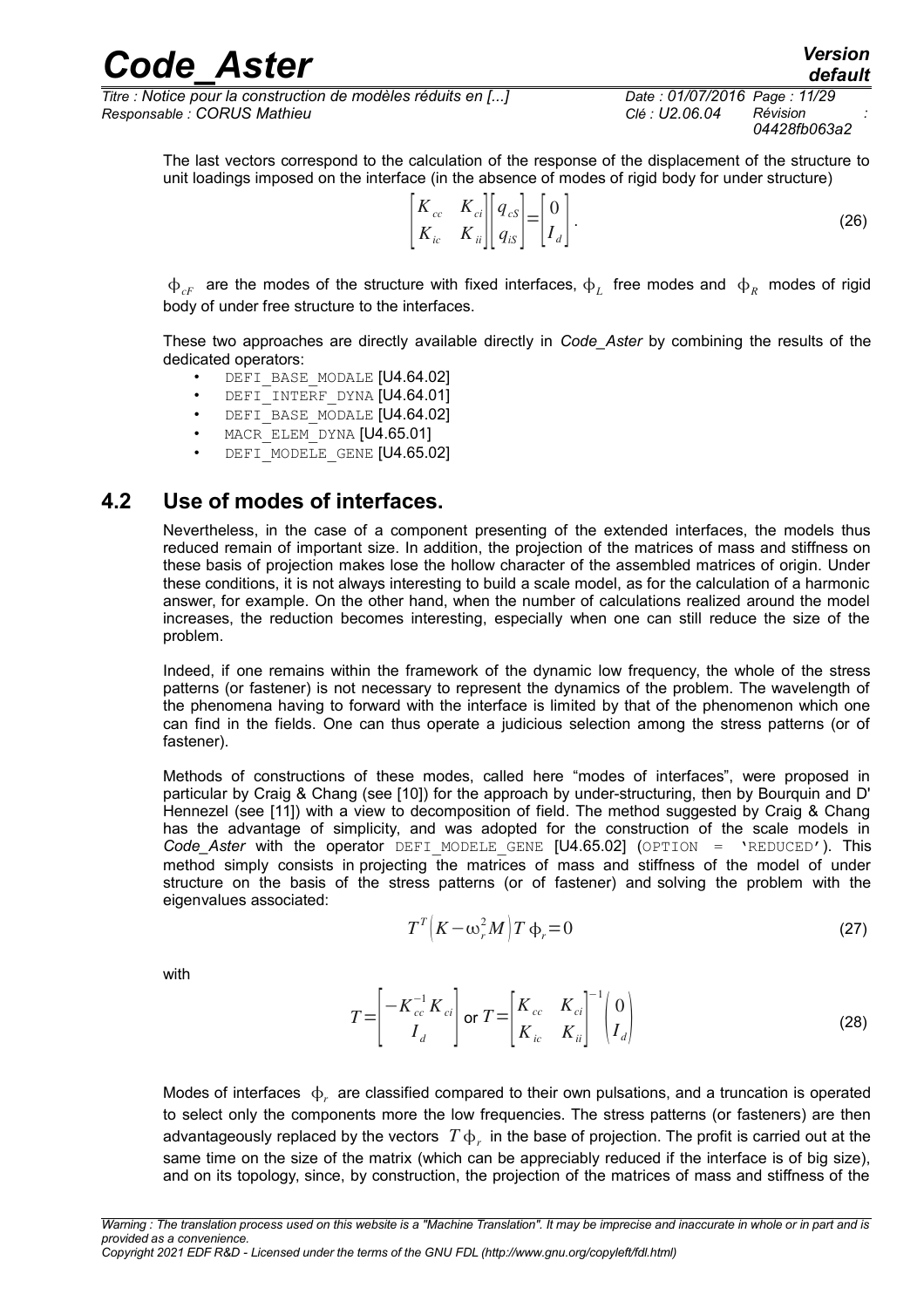*Titre : Notice pour la construction de modèles réduits en [...] Date : 01/07/2016 Page : 12/29 Responsable : CORUS Mathieu Clé : U2.06.04 Révision :*

*04428fb063a2*

system on this new basis leads to diagonal matrices. Only the rectangular matrices associated with the coupling by the mass remain full matrices.

### **4.3 Calculation of the modes of interface**

The approach presented is not effective, since there remains necessary to build the stress patterns (or of fastener), which are of significant number when the interfaces are extended, and that the matrices should then be projected. Some solutions were suggested and tested with *Code\_Aster* (see [11]).

The adopted solution consists in building a pre-conditioner of the problem to limit calculations of static raising. From the topology of the interfaces, one builds a lattice of beam topologically equivalent to the interface, and one in calculation the first modes. These modes are raised statically on the unit of the model, and these are the extend modes which are used instead of *T* , and allow to accelerate calculation considerably. This point is detailed in the reference material R4.06.02 (classical dynamic Under-structuring).

## **5 Construction of a base adapted to the dissipative problem**

When the structure (or under structure) presents mechanisms of damping, the technique employed to build the scale model remains the same one, with this close the corrections to be taken into account are associated with internal efforts. One proposes to build  $T_d$  by using the first clean modes  $\,\varphi\,$ calculated starting from the model of the structure not including dissipation, and an enrichment associated with the residues in displacement induced by these modes. The construction of this residue in displacement takes as a starting point the construction of the static corrections for the calculation of the response to an external request, but by taking account as of characteristics of the required answer. One presents here only the part associated with enrichment to take into account damping. In the case of a calculation of answer, it is also necessary to take into account enrichments associated with the external loadings.

### **5.1 Construction of a base supplements on the model of the corrections static for damping hysteretic and/or viscous.**

One concentrates in this section on the two models of damping usable directly in *Code\_Aster*. The construction of a fascinating scale model of account the internal variables (general viscoelasticity) will be presented in the following section.

The complex clean modes of the structure check the relation ( [5](#page-3-2) ). By comparing the efforts associated with the dissipative part to external efforts, one can récrire the relation in the form

$$
\left[K_e + \lambda_0^2 M\right]\psi = -\left[j\ K_h + \lambda_0 D_v\right]\psi\tag{29}
$$

The external efforts have a particular form then, and the complex modes are compared to the answers of the conservative structure to these special efforts.

One thus seeks, in the same way that presented in the paragraph [2.4,](#page-4-2) to break up the answer on a basis built starting from the first clean modes of the structure, by complying with the rule of truncation of Hurty. By introducing the matrix of order of the viscous efforts  $\left|B_{\nu}\right\rangle$  ,

$$
B_v = -\left(j\,K_h + \lambda_0\,D_v\right) \tag{30}
$$

one can write directly

$$
\left[K_e + \lambda_0^2 M\right]\psi = B_v \psi \tag{31}
$$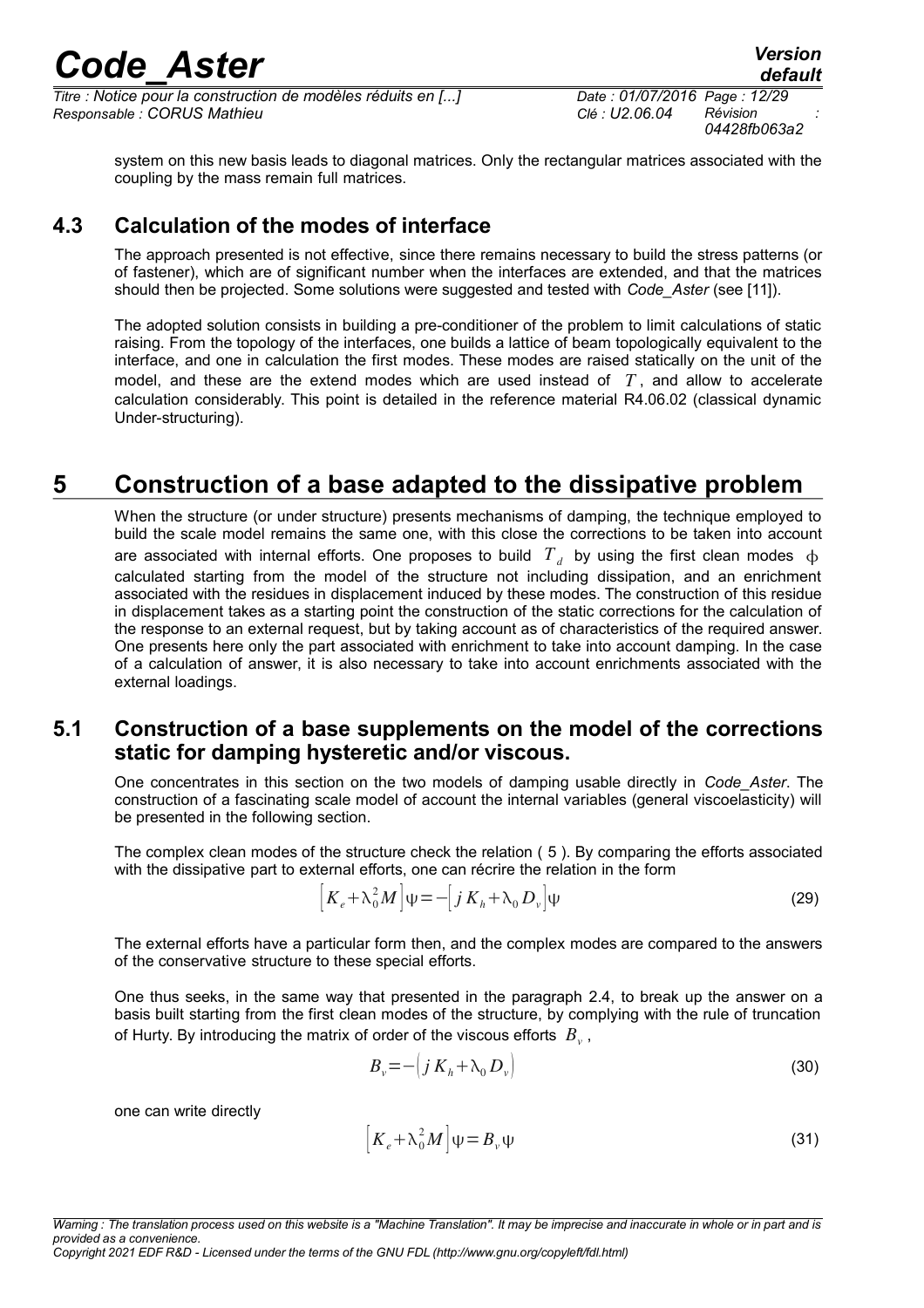#### *Code\_Aster Version default Titre : Notice pour la construction de modèles réduits en [...] Date : 01/07/2016 Page : 13/29*

*Responsable : CORUS Mathieu Clé : U2.06.04 Révision :*

<span id="page-12-1"></span>*04428fb063a2*

Independently of the particular nature of the term ordering the excitation ( $\psi$ ), the base of relevant projection to solve this problem is form of that used to solve a problem generic than one could put in the form

$$
\left[K_e + s^2 M\right]q(s) = B_v u(s)
$$
\n(32)

For this particular problem, the base, noted  $\|T\|_v$ , then takes the shape given to the paragraph [2.4,](#page-4-2) by separating the components related on the viscous efforts and the efforts hysteretic, that is to say

$$
T_{\nu} = \left[ \phi_1 \dots \phi_N \quad -K_e^{-1} K_h \quad -K_e^{-1} D_{\nu} \right]
$$
 (33)

This base makes it possible to project the complete dissipative problem to consider correctly the modes complex. On the other hand, if the dissipative zones are largely distributed on the structure, matrices  $|K_h|$  and  $|D_v|$  are of big size. Size of the base  $|T_v|$  is then in proportion, and its calculation and its use become expensive.

### **5.2 Taking into account of the characteristic of the problem**

<span id="page-12-0"></span>To limit the size of the base of reduction to be preserved, one considers there still who one is interested only at one small portion of the spectrum of the structure, and which in fact, the wavelengths of the phenomena forwarding through dissipative materials are about those described by the first clean modes of the structure. One can thus, in a way similar to modal truncation, to truncate enrichment with the excitations which break up on the first clean modes. The corrective terms associated with the modes of higher natures can be neglected. One thus builds the base of reduction for the dissipative problem starting from the clean modes calculated for the conservative problem, and of the static corrections associated with the efforts of damping calculated for each normal mode. The base of reduction  $\left. T_{\textit{d}}\right.$  reserve is thus written

$$
T_d = \left[ I_d - K_e^{-1} K_h - K_e^{-1} D_v \right] \left[ \phi_1 ... \phi_N \right]
$$
 (34)

These terms of enrichment are also called static residues. The base thus built makes it possible to break up the free oscillations of the structure in the absence of damping with the clean modes  $\phi$ , but also to represent the behaviors related to the presence of damping thanks to the construction of the residue in displacement around the static answer of the efforts related to dissipation.

### **5.3 Filtering of the base of reduction**

The base  $T_d$  built in the paragraph [5.2](#page-12-0) can be used directly to carry out the projection of the complete problem. However, certain vectors can be very colinéaires, thus involving problems of conditioning of the reduced problem. One can thus choose orthogonaliser the vectors of  $T_{d}$  by calculating the modes of the homogeneous problem nondissipative tiny room on this basis. Are  $\left(\mathsf{\Phi}_r,\mathsf{\omega}_r\right)$  clean modes of the reduced system

$$
T_d^T \left[ K_e - \omega_r^2 M \right] T_d \Phi_r = 0 \tag{35}
$$

The own pulsations of this reduced problem make it possible to operate a selection among the vectors of  $T$ <sub>d</sub> to preserve only the vectors affecting for the representation of the behavior low frequency. The value of indicative truncation is defined by the "criterion of Hurty", which consists in retaining only the vectors associated with an Eigen frequency lower than 1.5 times the maximum frequency with interest with the problem. By considering that only them *N* first Eigen frequencies answer this criterion, the base of projection retained for the calculation of the complex modes becomes

$$
T_{dr} = T_d \Phi_r \tag{36}
$$

*Copyright 2021 EDF R&D - Licensed under the terms of the GNU FDL (http://www.gnu.org/copyleft/fdl.html)*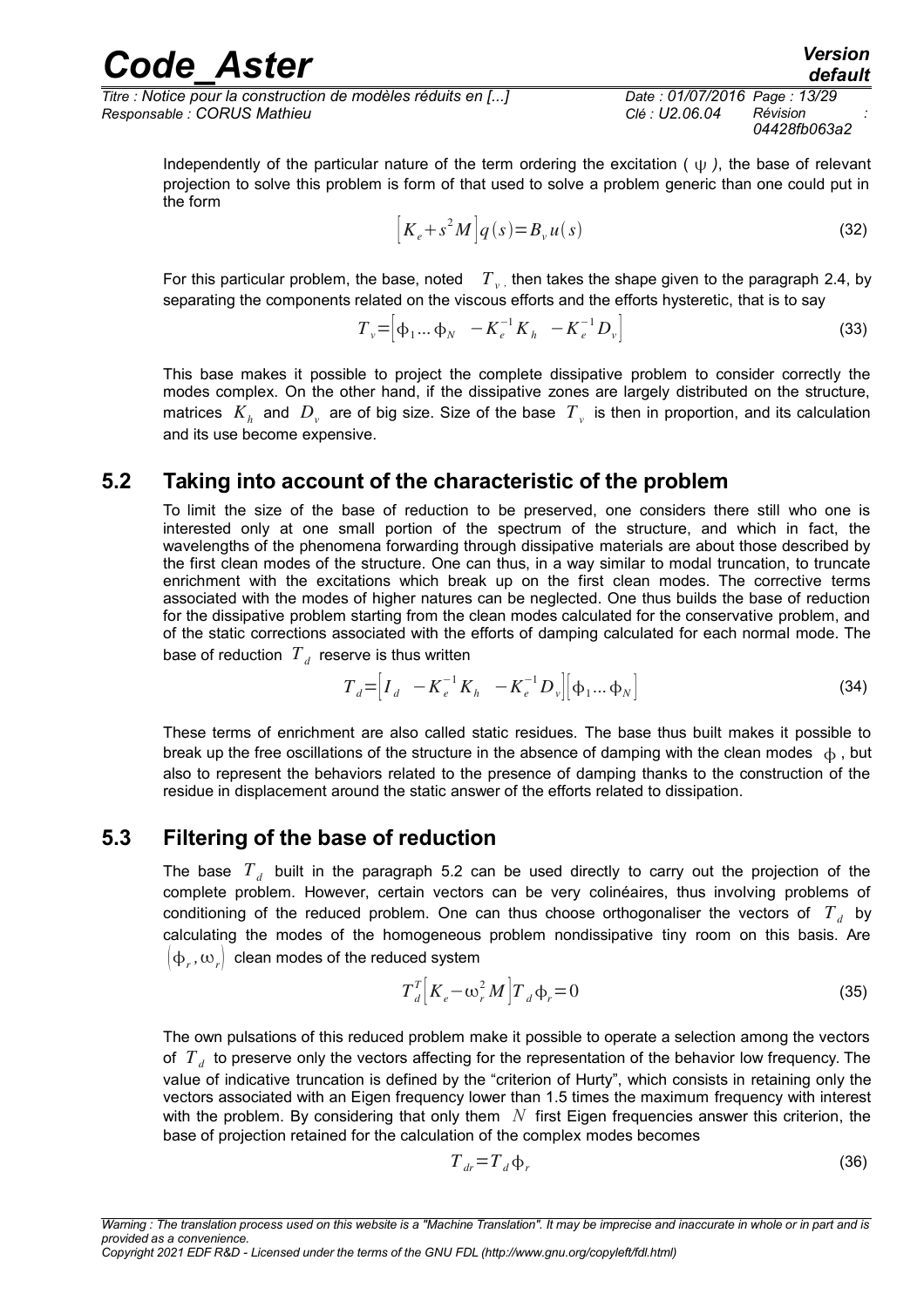*Titre : Notice pour la construction de modèles réduits en [...] Date : 01/07/2016 Page : 14/29 Responsable : CORUS Mathieu Clé : U2.06.04 Révision :*

*04428fb063a2*

*default*

The compl modes then are calculatedexeS reduced resulting of the projection of the complete problem on this basis

$$
T_{dr}^{T} \left[ K_{e} + j K_{h} + \lambda_{r} D_{v} + \lambda_{r}^{2} M \right] T_{dr} \Psi_{r} = 0
$$
\n(37)

Complex modes  $\psi$  are then approximated by restitution on the initial degrees of freedom

$$
\psi \approx T_{dr}\psi_r \tag{38}
$$

This stage, however, is not obligatory. For the models of smalls, or when the number of modes retained for the analysis is weak (<50, to fix the ideas), it can be omitted without degradation of the results. This stage becomes necessary when the modal complex converges with difficulty.

#### **5.4 Iterations on the residues**

<span id="page-13-0"></span>The base of reduction  $T_{dr}$  defined by the relations above a good starting point for the calculation of the spectrum of the dissipative complete model constitutes. However, it can prove that the quality of the got results is not satisfactory. Modes calculated on the basis  $T_{dr}$  are indeed an approximation of the exact complex modes, and the associated poles can also be different from the true poles of the system. To characterize this variation with balance, one uses the principle of the residue in effort. This residue in effort  $\left|F\right\rangle$  is calculated for each mode complexes by

$$
\left[K_e + j K_h + \lambda_r D_v + \lambda_r^2 M\right] T_{dr} \Psi_r = F_r \tag{39}
$$

So in the couple  $\left(T_{\mu r} \psi_r, \lambda_r\right)$  one has a clean mode and an eigenvalue, then the residue  $\left.F_r$  is null by definition. In the contrary case, one can build a measurement of the variation to balance starting from the static response of the structure to this loading. One notes  $R<sub>r</sub>$  the residue in displacement associated with each calculated complex mode. By definition, one has

$$
K_e R_r = F_r \tag{40}
$$

A measurement of the variation to balance is given by the elastic potential energy of the structure, that is to say

$$
E_r = \frac{1}{2} \left\| R_r^T K_e R_r \right\|^2 \tag{41}
$$

If this variation exceeds a beforehand definite criterion (like a percentage of the first own pulsation, for example), then one again enriches the base by reduction by using the parts real and imaginary residues in displacements associated with the modes presenting a variation to important balance. One defines an iterative process thus such as

$$
T_{dr(N+1)} = \begin{bmatrix} T_{dr(N)} & \Re(R_r) & \Im(R_r) \end{bmatrix}
$$
 (42)

### **5.5 Reduction of models including of the internal variables (or intermediaries)**

The methods of reductions also allow, with the help of some developments, to take into account modelings of behavior nonavailable in the state in *Code\_Aster.* One can thus plan to carry out calculations coupling mechanics with other physics, insofar as the complementary phenomena can be described using the degrees of freedom representing the mechanical phenomena.

This case of application of the methods of reduction primarily makes it possible to present the approach in a more complete case, when the properties of material depend on time, or of the frequency of the requests. This kind of approach also makes it possible to generalize the model of damping hysteretic. In the preceding section, one considers a Young modulus and a constant rate of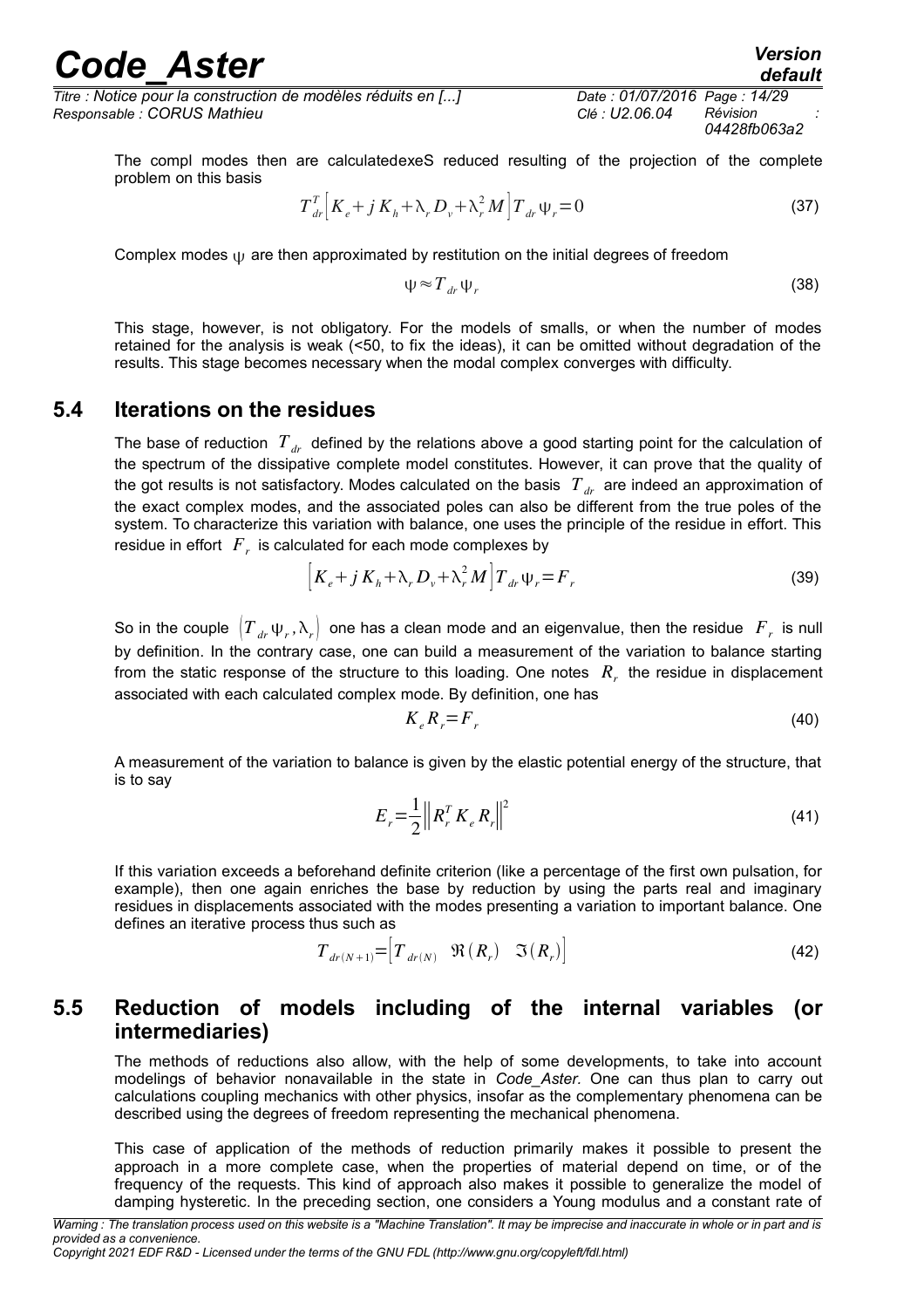*Titre : Notice pour la construction de modèles réduits en [...] Date : 01/07/2016 Page : 15/29 Responsable : CORUS Mathieu Clé : U2.06.04 Révision :*

*04428fb063a2*

*default*

loss. One can enrich this relation while applying that the Young modulus and the rate of loss are sizes which depend on the frequency. It is for example the case for the models of viscoelastic material behavior. These models give access to a causal dynamic model, which is thus usable to treat the harmonic and transitory answers of structures with viscoelastic materials.

*Code\_Aster Version*

#### **5.5.1 Fast introduction to linear viscoelasticity**

This model rests on the existence of a law of behavior making it possible to determine the state of stress according to the history of the deformations:

$$
\sigma = E_{\infty} \epsilon(t) - \int_0^t E_{\nu}(t - \tau) \frac{\partial \epsilon(\tau)}{\partial \tau} d\tau , \qquad (43)
$$

where  $E_{\infty}$  represent the Young modulus high frequency, and  $E_{\nu}$  the module of relieving. This module can be represented in the temporal field by a series of Prony:

$$
E_{\nu}(t) = E_r + \sum_{k=1}^{N} E_k \exp(-t/\tau_k) \tag{44}
$$

The Young modulus can be put in various forms [12]. In our case, one will choose the representation resulting from modeling starting from the fields of unelastic displacement [14]. One can consequently introduce internal variables  $\epsilon_{w}$  to represent the terms of relieving, the law of behavior is written then

$$
\sigma = E_{\infty} \epsilon(t) - \sum_{k=1}^{n} E_k \epsilon_{\nu k}(t) , \qquad (45)
$$

where each  $\epsilon_{\nu k}(t)$  a law of relieving follows compared to  $\epsilon(t)$ 

$$
\tau_k \varepsilon_{vk}^+ + \varepsilon_{vk}^- - \frac{E_\infty}{E_k} \varepsilon = 0 \tag{46}
$$

In the frequential field, the law of behavior is written simply

<span id="page-14-1"></span><span id="page-14-0"></span>
$$
\sigma(s) = E(s)\epsilon(s) \tag{47}
$$

With

$$
E(s) = E_{\infty} - \sum_{k=1}^{n} E_k \frac{\omega_k}{s + \omega_k}
$$
\n(48)

The parameters characteristic of materials are accessible starting from tests dynamics in traction and shearing, or by identification of the nomograms provided by the manufacturers.

This form of law makes it possible to build a model of order two compatible with *Code\_Aster*. On the other hand, working is not direct. To build this model, it is necessary to introduce internal variables, which establish the link between the physical degrees of freedom, impacted by the presence of a viscoelastic material, and the sizes defining the behavior. For each internal parameter, one introduces a variable  $q_{\nu k}$ , which describes the state of relieving of material.

While setting out again of the relations ( [47](#page-14-1) ) and ( [48](#page-14-0) ), one writes

$$
\sigma(s) = E_{\infty} \epsilon(q, s) - \sum_{k=1}^{n} E_k \frac{\omega_k}{s + \omega_k} \epsilon(q, s) = E_{\infty} \epsilon(q, s) - \sum_{k=1}^{n} E_k \epsilon(q_{vk}, s)
$$
\n(49)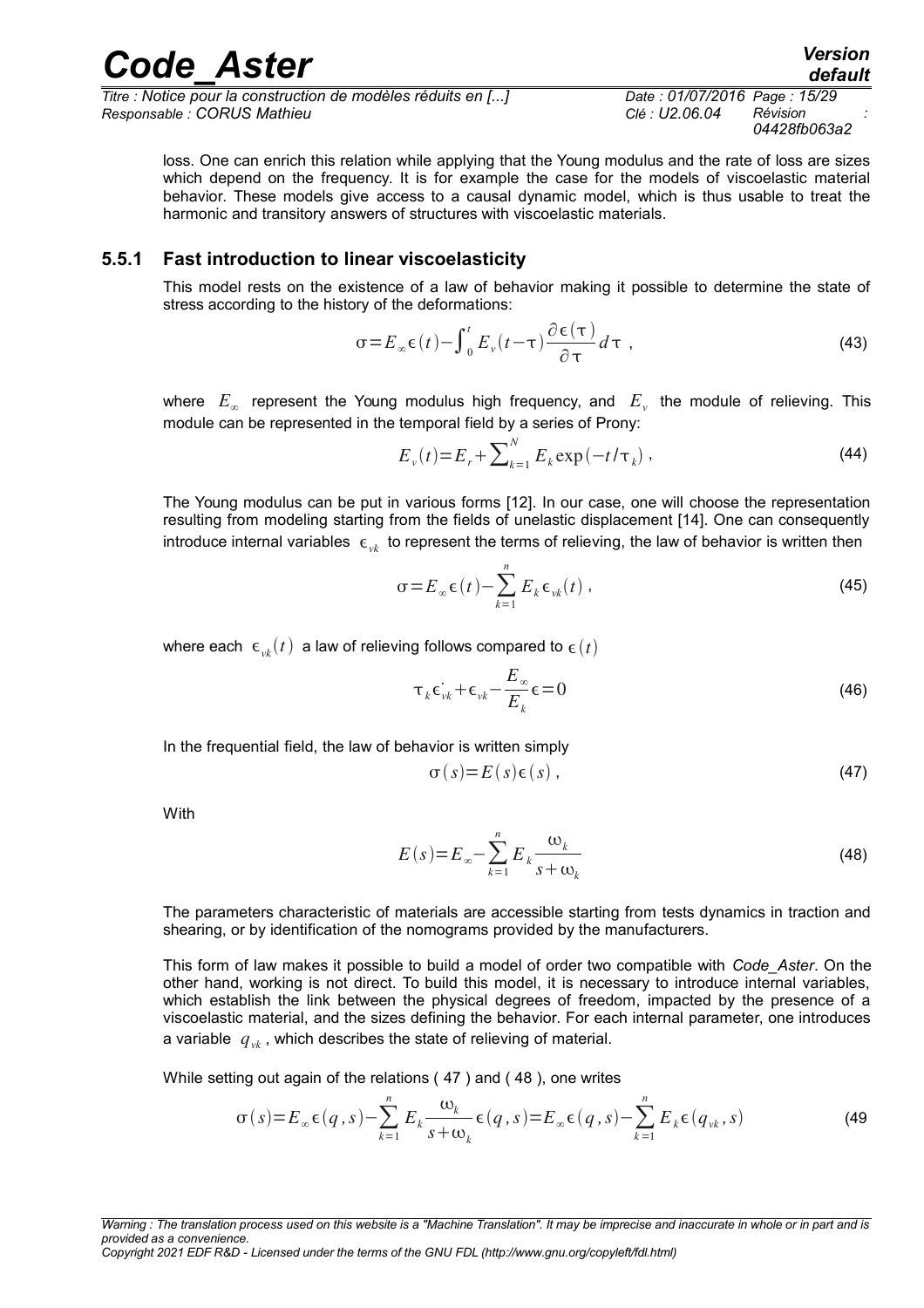*Titre : Notice pour la construction de modèles réduits en [...] Date : 01/07/2016 Page : 16/29 Responsable : CORUS Mathieu Clé : U2.06.04 Révision :*

*04428fb063a2*

*default*

The operator  $\epsilon(q, s)$  is linear compared to displacements. For a law of behavior modelled by the equation ( [48](#page-14-0) ), the link between each degree of freedom interns and the physical degree of freedom which corresponds to him and linear, controlled by the following equation:

$$
q_{\nu k}(s) = q(s) \frac{\omega_k}{s + \omega_k} \tag{50}
$$

Sizes  $E_\infty$  ,  $E_k$  and  $\omega_k$  are intrinsic parameters of material, associated with the evolutions of stiffnesses and the durations of relieving. Degrees of freedom *qvk* constitute a subset of degrees of freedom associated with  $\,k^{\,i\hat{e}me} \,$  couples parameters  $\,(E_{\,k},\omega_{k}) \,$  .

By introducing these degrees of internal freedom, and by distinguishing the purely elastic parts and the viscoelastic parts, the dynamic system is written

$$
s^{2}\left[M\begin{array}{cc}0\\0&0\end{array}\right]\left[q\atop q_{\nu k}\right]+s\left[0\begin{array}{cc}0\\0&\frac{\alpha_{k}}{\omega_{k}}K_{\nu}\end{array}\right]\left[q\atop q_{\nu k}\right]+\left[K_{e}+K_{\nu}-\alpha_{k}K_{\nu}\atop -\alpha_{k}K_{\nu}\alpha_{k}K_{\nu}\right]\left[q\atop q_{\nu k}\right]=\left[F\atop 0\right]
$$
\n(51)

with  $\alpha_k = E_k/E_\infty$ 

 $K_{\scriptscriptstyle\rm v}$  corresponds to the matrix of stiffness associated with the degrees of freedom with viscoelastic materials assembled with the Young modulus  $|E_{\infty}|$ .

One can illustrate the relations describing this behavior by considering a system mass-arises for which the spring has a behavior which can be represented by  $n$  internal variables:



#### **Figure 1: Representation of the viscoelastic model with internal variables for a system with a degree of freedom of displacement and N variable internal**

For this simplified representation, there are the following relations

$$
K_{\infty} = K_0 + \sum_{k=1}^{n} \alpha_k K_{\nu}, \quad K_k = \alpha_k K_{\nu} \text{ and } C_k = \frac{\alpha_k}{\omega_k} K_{\nu}
$$
 (52)

#### **5.5.2 Principles of construction of a base of adapted reduction**

In the state, *Code\_Aster* does not allow to take into account of such laws of behavior for the linear dynamic analyses. The solution adopted to solve this problem consists in building a base of adapted reduction.

This base of reduction is built around clean modes and of the static answers of the structure to the viscoelastic efforts generated by the modes, in the same way that for the catch in depreciation account viscous or hysteretic. The various behaviors selected to build the base of reduction correspond in limiting states of the system.

To represent the quasi static behavior, it is supposed that the shock absorbers associated with the internal degrees of freedom do not work. The internal degrees of freedom quasi statically follow the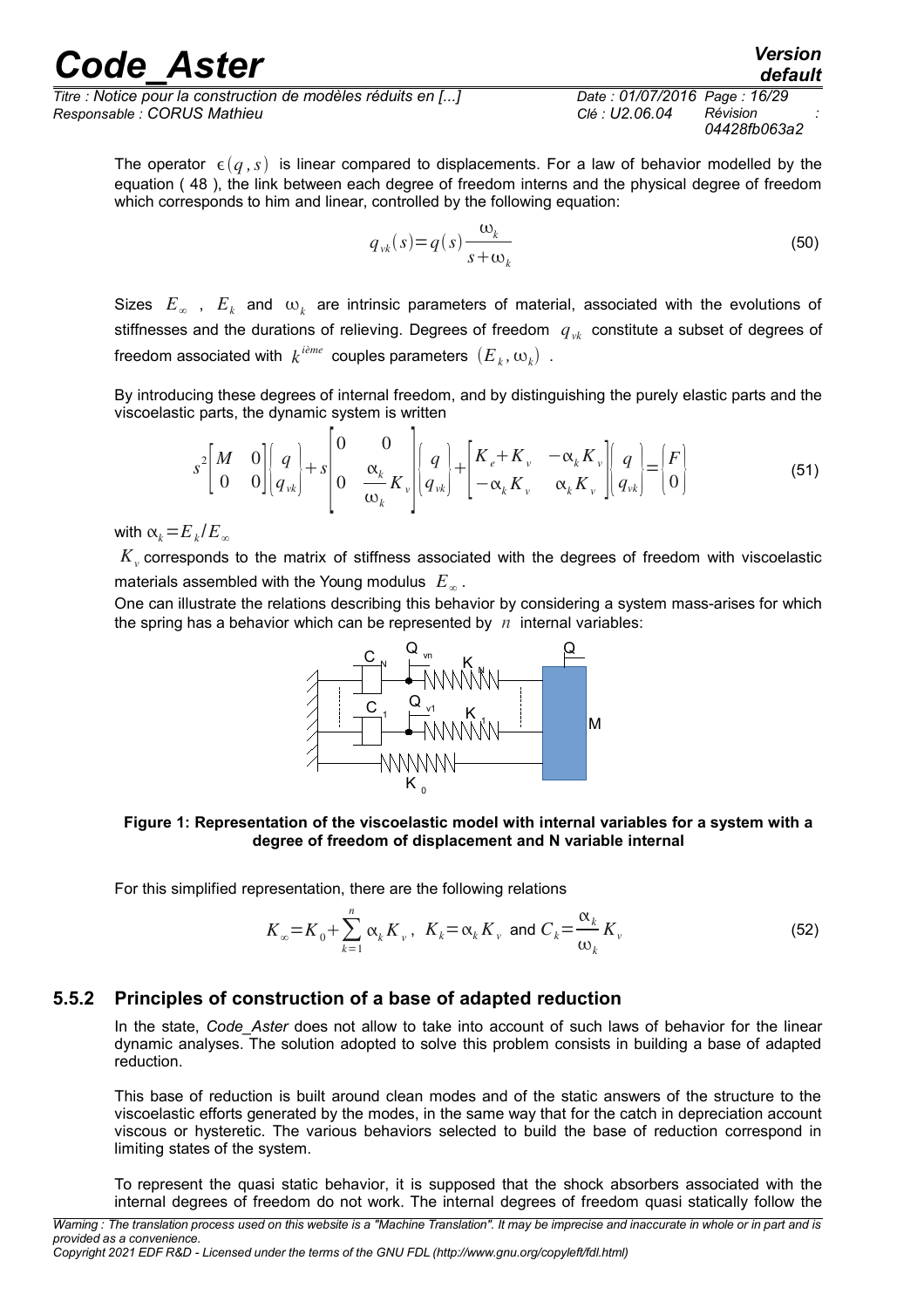*default*

*Titre : Notice pour la construction de modèles réduits en [...] Date : 01/07/2016 Page : 17/29 Responsable : CORUS Mathieu Clé : U2.06.04 Révision :*

*04428fb063a2*

modes of the system in the absence of the shock absorbers, by supposing that the internal degrees of freedom are free. The first vectors taken into account are thus the free modes of the system which one can represent in the following way:



#### <span id="page-16-0"></span>**Figure 2: Calculation of the "free" modes. Representation of the system to only one degree of freedom are equivalent.**

To represent the behavior ad infinitum, it is supposed that the shock absorbers associated with the internal degrees of freedom are blocked. The internal degrees of freedom thus are supposed to be embedded. The vectors taken into account are thus the free modes of the system which one can represent in the following way:



#### **Figure 3: Calculation of the "embedded" modes. Representation of the system to only one degree of freedom are equivalent.**

Lastly, to take into account the behavior of the shock absorbers associated with the internal states, one calculates the static correction associated with the movements with the definite internal states for the first modes with the structure.



#### **Figure 4: Calculation of the static corrections "viscoelastic". Representation of the system to only one degree of freedom are equivalent.**

In the same way that one defined an enrichment associated with the degrees of freedom belonging to material having a damping hysteretic, one can associate a static term of correction, with the image of those given by the relation ( [33](#page-12-1) ), for each couple  $(E_{k}, \omega_{k})$  internal parameters. The base of reduction  $T_{\nu e}$  for the viscoelastic model takes the shape then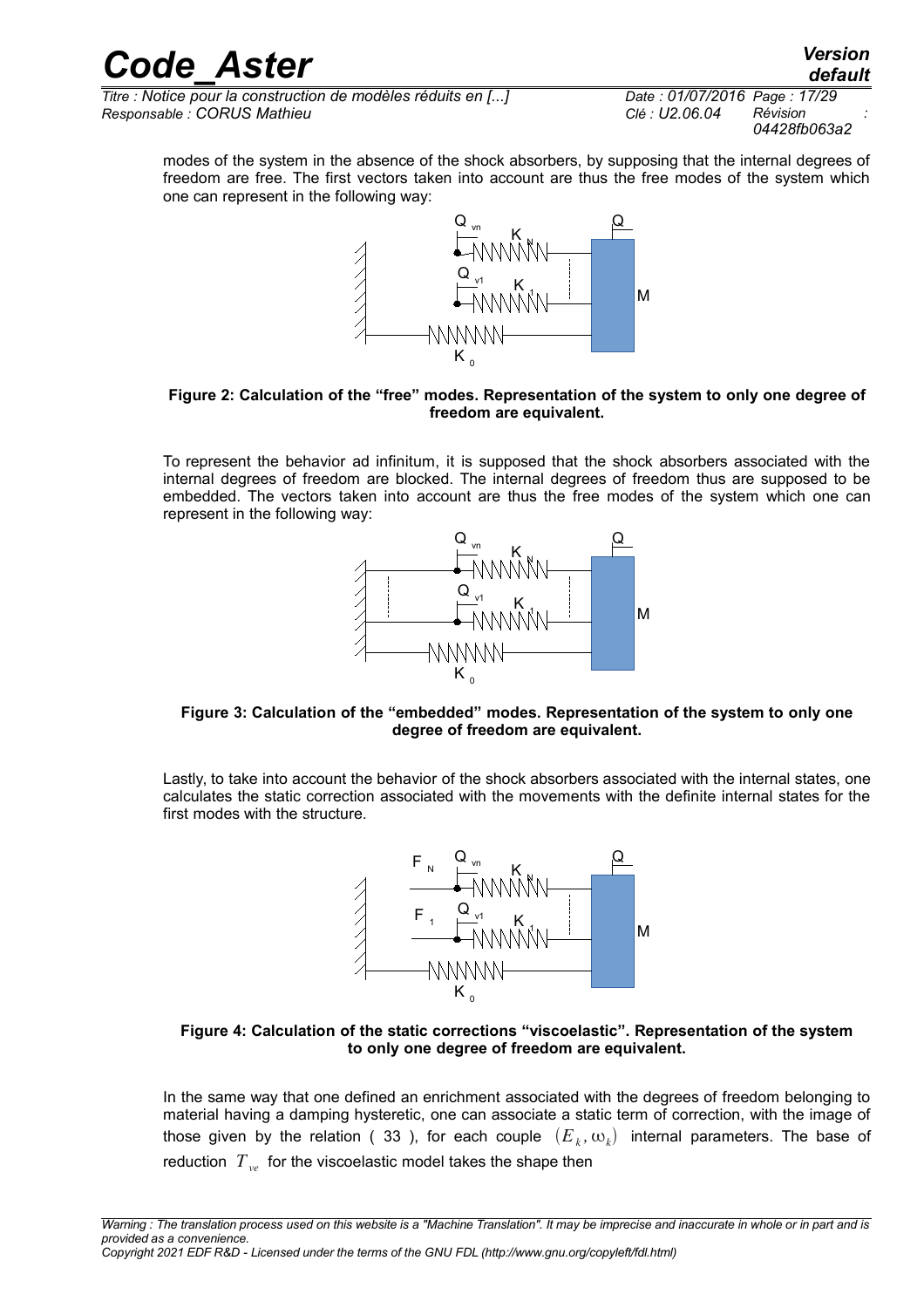*Titre : Notice pour la construction de modèles réduits en [...] Date : 01/07/2016 Page : 18/29 Responsable : CORUS Mathieu Clé : U2.06.04 Révision :*

# *04428fb063a2*

 $[T_{ve}] = \begin{cases} T \\ \Phi \end{cases}$  $\Phi$ <sub>*l*</sub>  $\Phi$ <sub>*e*</sub>  $T$ <sub>*pk*</sub>  $\Phi_{lv}$  0  $T_{vl}$ ,  $\forall k \in [1, n]$ . (53)

Under matrices  $T_{pk}$ ,  $T_{vk}$  are built starting from the static problems

$$
\begin{vmatrix} K_{e} + K_{\nu} & -\alpha_{1} K_{\nu} & -\alpha_{k} K_{\nu} & -\alpha_{n} K_{\nu} \\ -\alpha_{1} K_{\nu} & \alpha_{1} K_{\nu} & 0 & 0 \\ -\alpha_{k} K_{\nu} & 0 & \alpha_{k} K_{\nu} & 0 \\ -\alpha_{n} K_{\nu} & 0 & 0 & \alpha_{n} K_{\nu} \end{vmatrix} \begin{bmatrix} T_{\nu k} \\ T_{\nu k} \\ T_{\nu k} \\ T_{\nu n k} \end{bmatrix} = \begin{bmatrix} 0 \\ 0 \\ F_{\nu k} \\ 0 \end{bmatrix} \tag{54}
$$

with the loading defined by

$$
\left[F_{\nu k}\right] = \frac{\alpha_k}{\omega_k} \left[K_{\nu}\right] \left[\Phi_{l\nu}\right]
$$
\n(55)

One can then solve the problem project on the basis  $T_{ve}$ , problem which takes into account the definite total viscoelastic behavior for materials.

#### **5.5.3 Construction of the correction associated with the static efforts**

Thanks to the topology of the matrix of complete stiffness, one can find a form of the opposite matrix simply. It is a matrix or each block is worth

$$
\left(K_e + K_v \left(1 - \sum_{k=1}^n \alpha_k\right)\right)^{-1},
$$
\n(56)

that one will note  $\ K_0^{-1}$  , except for the blocks on the diagonal for the internal degrees of freedom, where the block is worth  $1/\alpha_k K_v^{-1}+K_0^{-1}$  . It will be noted besides that  $|K_0|$  corresponds to the static stiffness of the model.

For each couple of parameters  $\, (E_{\,k},\omega_{k})$  , the solution of the system [\(54\)](#page-17-0) can put itself in the form

$$
\begin{pmatrix}\nT_p \\
T_{\nu I k} \\
T_{\nu I k} \\
T_{\nu I k} \\
T_{\nu I k} \\
T_{\nu I k} \\
K_0^{-1}\n\end{pmatrix} =\n\begin{pmatrix}\nK_0^{-1} & K_0^{-1} & K_0^{-1} & K_0^{-1} \\
K_0^{-1} & 1/\alpha_1 K_\nu^{-1} + K_0^{-1} & K_0^{-1} \\
K_0^{-1} & K_0^{-1} & 1/\alpha_k K_k^{-1} + K_0^{-1} & K_0^{-1} \\
K_0^{-1} & K_0^{-1} & K_0^{-1} & 1/\alpha_n K_n^{-1} + K_0^{-1}\n\end{pmatrix}\n\begin{pmatrix}\n0 \\
0 \\
\alpha_k/\omega_k[K_\nu]\Phi_\nu \\
0\n\end{pmatrix}
$$
\n(57)

One has thus for each group of degrees of freedom of the expressions simple to calculate. For the physical degrees of freedom, it comes:

$$
T_{pk} = \frac{\alpha_k}{\omega_k} K_0^{-1} K_v \Phi_{lv}
$$
 (58)

And for under - internal whole of states, one a:

$$
T_{\nu l k} = T_{\mu k} \qquad \forall l \neq k \tag{59}
$$

And

*Copyright 2021 EDF R&D - Licensed under the terms of the GNU FDL (http://www.gnu.org/copyleft/fdl.html)*

<span id="page-17-1"></span><span id="page-17-0"></span>*default*

*Warning : The translation process used on this website is a "Machine Translation". It may be imprecise and inaccurate in whole or in part and is provided as a convenience.*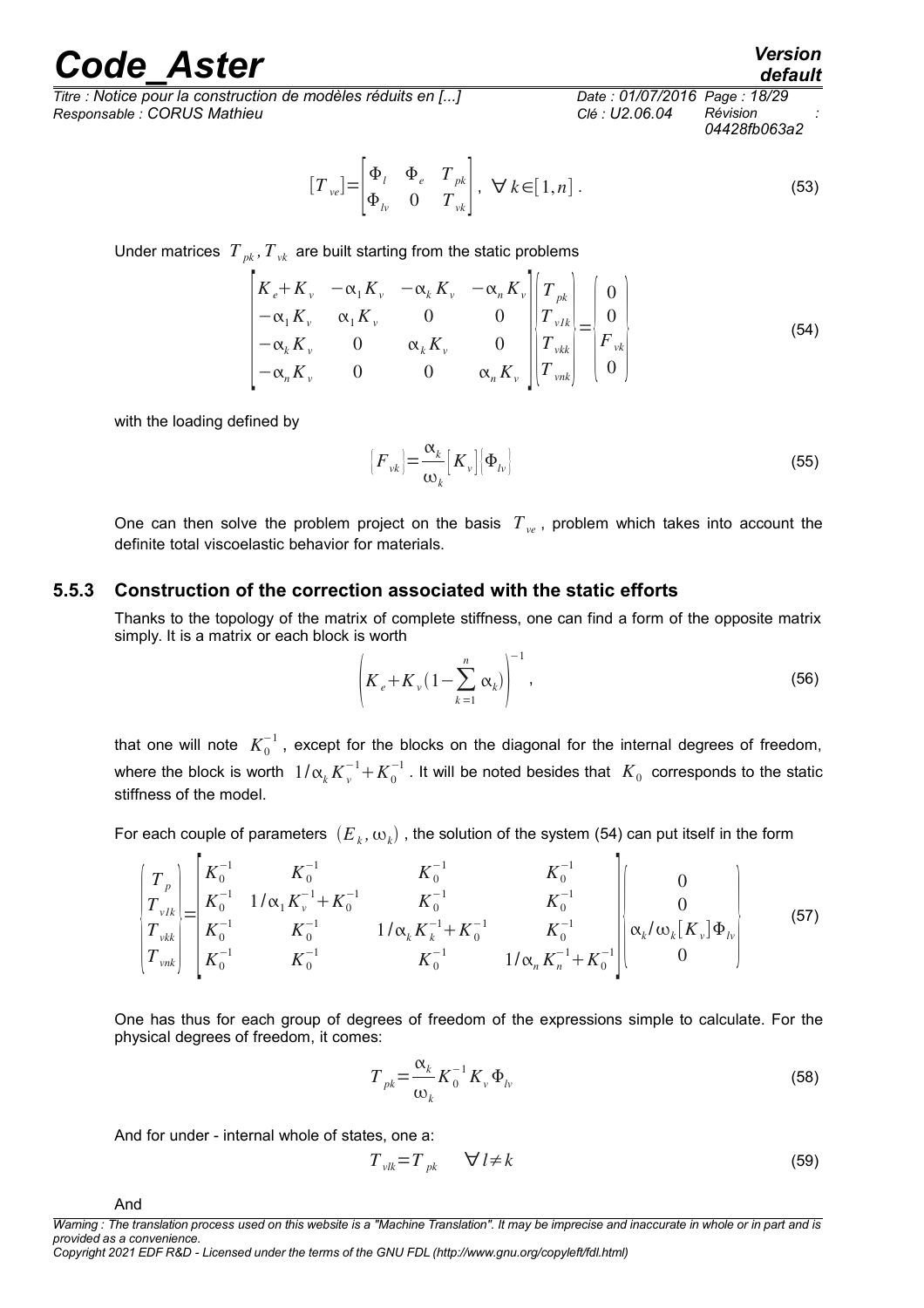*Titre : Notice pour la construction de modèles réduits en [...] Date : 01/07/2016 Page : 19/29 Responsable : CORUS Mathieu Clé : U2.06.04 Révision :*

*04428fb063a2*

$$
T_{\nu k k} = T_{\rho k} + \frac{1}{\omega_k} \Phi_{l\nu}
$$
\n(60)

for the subset  $\ q_{\nu k}$  , when one is interested in the couple  $(E_{\ \overline{k}},\omega_{\overline{k}})$ 

Each vector is thus built thanks to the calculation of the answer of the free initial system, as presented on the figure [2,](#page-16-0) with a request it even built starting from the free modes of the same system.

$$
\begin{bmatrix} T_{ve} \end{bmatrix} = \begin{bmatrix} \Phi_l & \Phi_e & T_{pl} & T_{pk} & T_{pn} \\ \Phi_l & 0 & T_{vl} & T_{pk} & T_{pn} \\ \Phi_l & 0 & T_{pl} & T_{vk} & T_{pn} \\ \Phi_l & 0 & T_{pl} & T_{pk} & T_{vn} \end{bmatrix}
$$
 (61)

#### **Note: Calculation of the projected matrices**

After having built the blocks of the base of projection  $T_{ve}$ , it does not remain which has to build the reduced matrices, by detailing the calculation of projection.

For the matrix of reduced mass  $\tilde{M}$ , one has quickly

$$
\tilde{M} = T_{ve}^{T} \begin{bmatrix} M & 0 \\ 0 & 0 \end{bmatrix} T_{ve} = \begin{bmatrix} \Phi_{l}^{T} \\ \Phi_{e}^{T} \\ T_{pl}^{T} \\ T_{pe}^{T} \\ T_{pn}^{T} \end{bmatrix} [M] \begin{bmatrix} \Phi_{l} & \Phi_{e} & T_{pl} & T_{pk} & T_{pn} \end{bmatrix}
$$
(62)

The calculation of  $\tilde{M}$  is thus realized by simple projection of the matrix of mass of the problem on the basis containing the free modes, the embedded modes, and the corrections  $T_{nk}$ .

In the same way, the construction of the reduced matrix of damping  $\tilde{C}$  is rather simple, because of its topology. One thus has directly  $\mathbf{A}$ 

$$
\tilde{C} = T_{ve}^T \sum_{k=1}^n \left| \frac{\alpha_k}{\omega_k} \begin{bmatrix} 0 & 0 & 0 & 0 \\ 0 & 0 & 0 & 0 \\ 0 & 0 & K_v & 0 \\ 0 & 0 & 0 & 0 \end{bmatrix} \right| T_{ve} = \sum_{k=1}^n \left| \frac{\alpha_k}{\omega_k} \left[ \tilde{C}_k \right] \right|
$$
(63)

Where  $\left.\tilde{C}_k\right.$  is given simply by

$$
\left[\tilde{C}_{k}\right] = \frac{\alpha_{k}}{\omega_{k}} \begin{bmatrix} \Phi_{lv}^{T} \\ 0 \\ T_{pl}^{T} \\ T_{vk}^{T} \\ T_{pn}^{T} \end{bmatrix} \begin{bmatrix} K_{v} \end{bmatrix} \begin{bmatrix} \Phi_{lv} & 0 & T_{pl} & T_{vk} & T_{pn} \end{bmatrix}
$$
\n(64)

*Warning : The translation process used on this website is a "Machine Translation". It may be imprecise and inaccurate in whole or in part and is provided as a convenience.*

*Copyright 2021 EDF R&D - Licensed under the terms of the GNU FDL (http://www.gnu.org/copyleft/fdl.html)*

*default*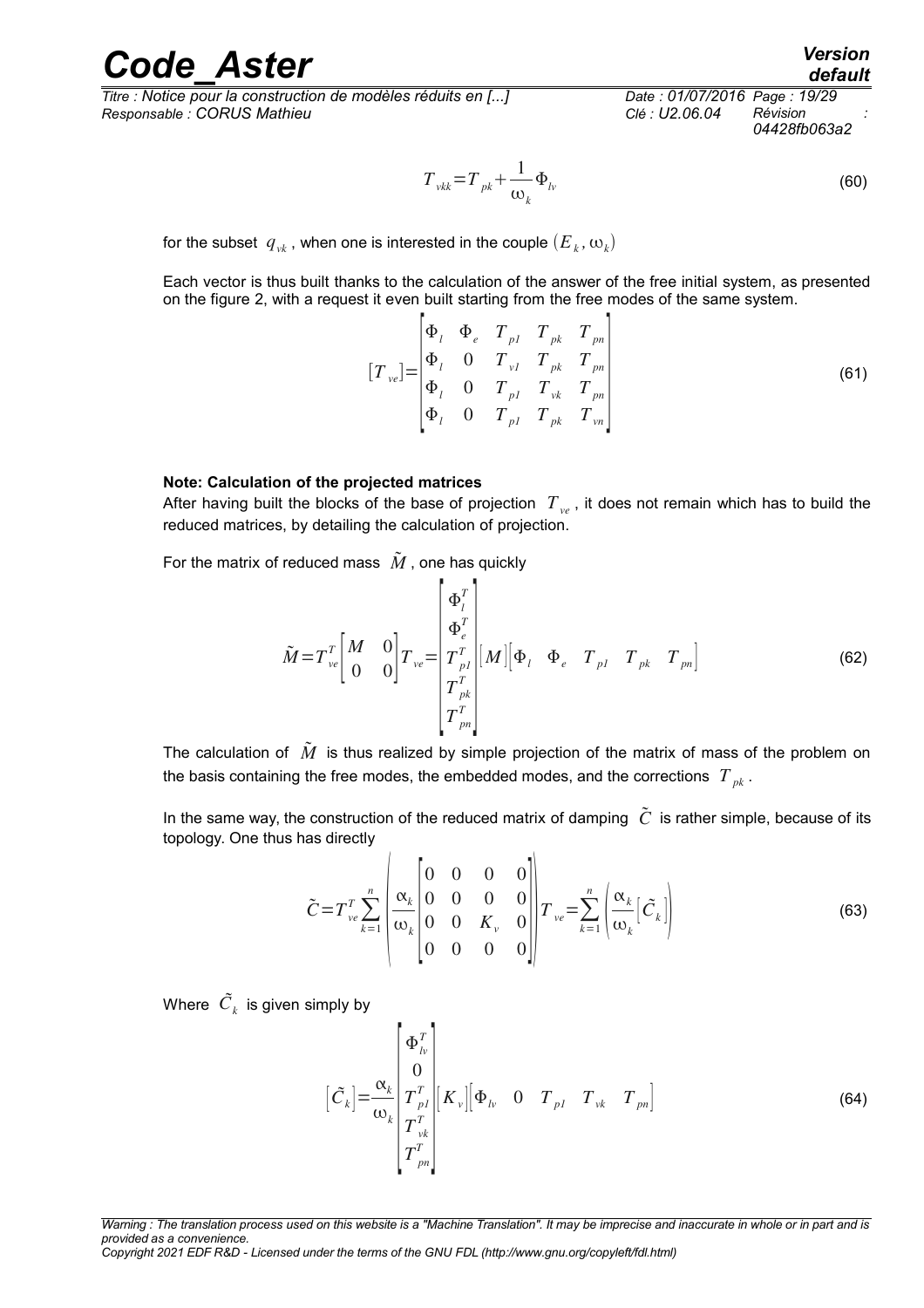*Titre : Notice pour la construction de modèles réduits en [...] Date : 01/07/2016 Page : 20/29 Responsable : CORUS Mathieu Clé : U2.06.04 Révision :*

*04428fb063a2*

For the matrix  $\tilde{K}$ , after simplifications, it comes

$$
\begin{bmatrix} \tilde{K} \end{bmatrix} = \begin{bmatrix} \Phi_i^T \\ \Phi_e^T \\ T_{pl}^T \\ T_{pn}^T \\ T_{pn}^T \end{bmatrix} \begin{bmatrix} K_0 \end{bmatrix} \Phi_l \Phi_e \quad T_{pl} \quad T_{pk} \quad T_{pn} \end{bmatrix} + \sum_{k=1}^{n} \begin{bmatrix} 0 \\ \Phi_e^T \\ 0 \\ -\frac{1}{\omega_k} \Phi_l^T \\ 0 \end{bmatrix} \begin{bmatrix} K_v \end{bmatrix} \begin{bmatrix} 0 & \Phi_e & 0 & -1 \\ \Phi_e & 0 & \frac{1}{\omega_k} \Phi_l & 0 \end{bmatrix} \quad (65)
$$

#### **5.5.4 Implementation data-processing**

Details for the setting in œuvre of these techniques in *Code\_Aster* are presented in this section. Indeed, *Code\_Aster* allows to solve the reduced dissipative problem, but its construction is not direct. Indeed, the addition of the internal states complicates the construction of the scale model more, since one cannot directly assemble the matrices for the complete problem, not than one cannot directly assemble the vectors associated with the base with reduction, in particular the corrections associated with the viscoelastic efforts defined by the relations [\(54\)](#page-17-0) and [\(55\)](#page-17-1). It is thus necessary initially to build the vectors of the base of projection, then to then build the projected matrices.

The adopted solution consists in assembling various models, in order to be able to solve several successive systems, and to build the matrices reduced for each under system by simple summation. An example detailed for the setting in œuvre of these methods is presented with the study n°3185 present in the base of the studies.

#### **5.5.4.1 Definition of materials**

To construct the whole of these calculations with *Code\_Aster*, it is necessary to assemble the matrix of mass  $M$  , as well as the various matrices of stiffnesses  $|K_{\nu}|$  and  $|K_{0}|$ , essential to calculations of the modes in the various configurations, like to calculations of the corrective terms.

Consequently, it is necessary to define several "under-materials", all attached to viscoelastic starting material, to assemble these matrices. For each materials, one will be able to use two definitions. The first, which corresponds to the quasi static behavior, used for the calculation of  $|K_{0}^{\prime}|$ , and a second, used for the calculation of *K<sup>v</sup>* . In the example of study 3185 presents in the base, one uses the ISD 112. The two materials are thus defined by:

```
ISD112_0=DEFI_MATERIAU (…) #-- For the assembly of K0
ISD112_v=DEFI_MATERIAU (…) #-- For the assembly of Kv
```
The various Young moduli beforehand will have been declared  $|E_{k}|$  and frequencies  $|w_{k}|$  defining the behavior of material:

```
Ek= [E 0, E 1, E 2, E 3, E 4, E 5]
E I=sum (Ek)
omk= [om1, om2, om3, om4, om5]
for i1 in arranges (len (omk)):
   ak [i1] =Ek [i1+1] /E_I
```
However, by construction for our problem, the components of  $|K_{\overline{v}}|$  associated with degrees of freedom not belonging to viscoelastic material must be worthless. To satisfy this condition, one will define other materials in double. A first definition of material supplements will be used for the assembly of  $K_0$ , and a second, where the term of stiffness will be selected very weak, quite lower than the value of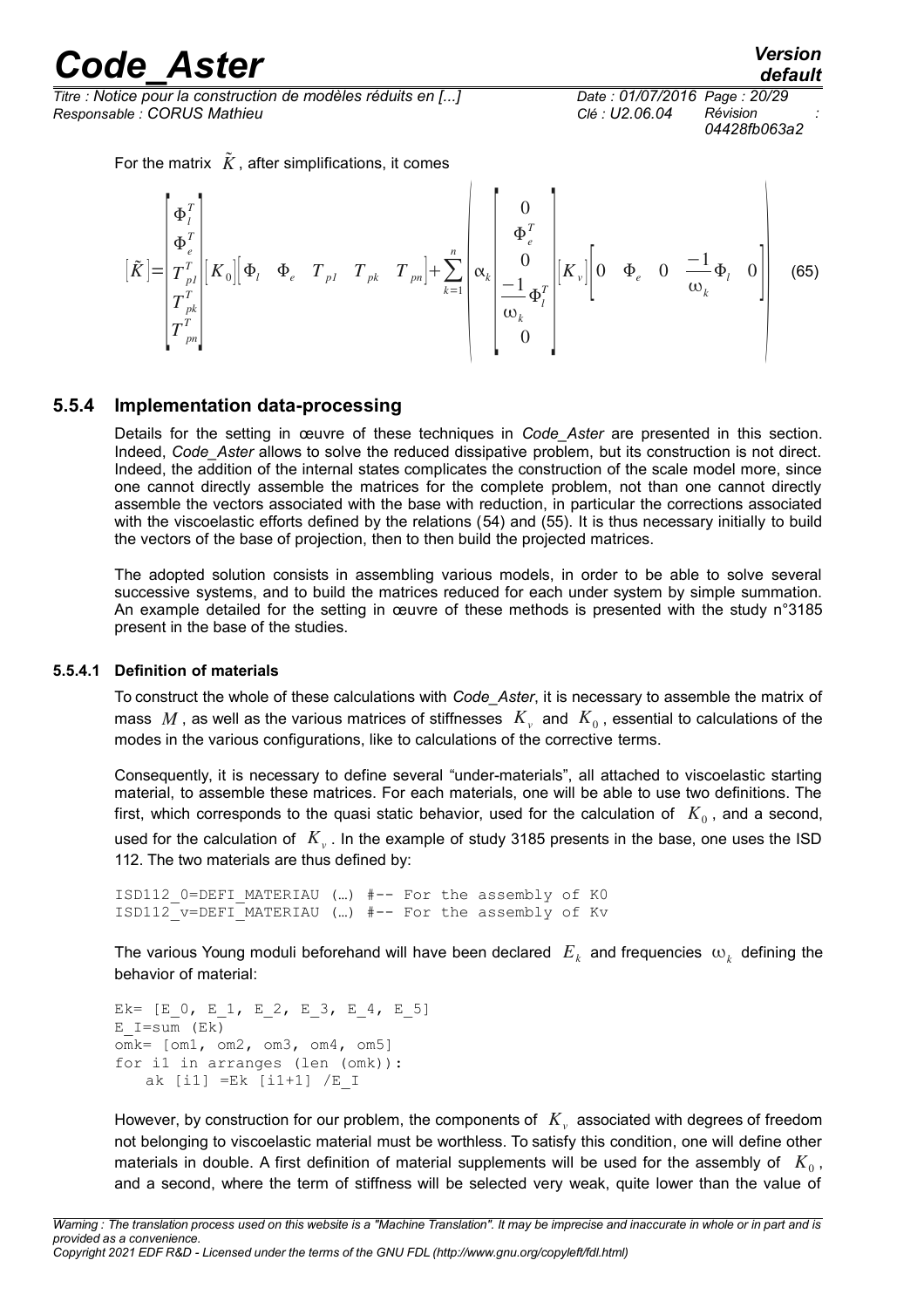*Titre : Notice pour la construction de modèles réduits en [...] Date : 01/07/2016 Page : 21/29 Responsable : CORUS Mathieu Clé : U2.06.04 Révision :*

*04428fb063a2*

 $E_{\infty}$  reserve to assemble  $|K_{\nu}|$ . In the example, the selected material is steel. There will be thus two definitions for materials: ACIER 0=DEFI MATERIAU (ELAS= F (E=2.1E11, NU=0.3, RHO=7800., AMOR  $HYST=0.0,),$ 

Then one will define a second material for which the properties of stiffnesses are worthless: ACIER V=DEFI MATERIAU (ELAS= F (E=0., NU=0.3, RHO=7800., AMOR HYST=0.0,),)

The various elementary matrices of the problems are then built on the basis of these various material. One definite a first field fascinating material of account the whole of the properties for the static problem

```
CHMAT 0=AFFE MATERIAU (..., AFFE= (F (GROUP MA=..., MATER=ACIER 0,),
      F (GROUP MA=..., MATER=ISD1120,),),
```
and a second for the assembly of  $|K_{\mathcal{V}}|$  : CHMAT\_v=AFFE\_MATERIAU (…, AFFE= ( F (GROUP MA=..., MATER=ACIER v, ), F (GROUP  $MA=...,$  MATER=ISD112  $v,),),$ 

#### **5.5.4.2 Calculation of free" and "embedded" modes the "**

Once the defined materials, it is enough to assemble the various matrices of rigidity, of mass.

KELEM 0=CALC MATR\_ELEM (OPTION=' RIGI MECA', ..., CHAM MATER=CHMAT 0, ...,) KELEM\_V=CALC\_MATR\_ELEM (OPTION=' RIGI\_MECA', ..., CHAM\_MATER=CHMAT\_V, ...,) MELEM=CALC MATR ELEM (OPTION=' MASS MECA',..., CHAM MATER=CHMAT  $0, ...$ ,)

K 0=ASSE MATRICE (MATR ELEM=KELEM 0, NUMÉRIQUE DDL=...,) K v=ASSE MATRICE (MATR ELEM=KELEM v, NUMÉRIQUE DDL=...) M=ASSE\_MATRICE\_(MATR\_ELEM=MELEM, NUMÉRIQUE\_DDL=...,)

The matrix  $K_e + K_v$  is obtained by linear combination:

#-- to have Que+Kv = KB + Kv \* (nap alpha\_k between 1 and N) K\_Ev=COMB\_MATR\_ASSE (COMB\_R= ( F (MATR\_ASSE=K 0, COEF\_R=1.,),  $F$  (MATR ASSE=K v, COEF R=sum (ak),),),)

One can thus now calculate the "free" modes and the "embedded" modes.

#### **5.5.4.3 Calculation of the correction** *T <sup>p</sup>*  **associated with the physical degrees of freedom**

The whole of the terms  $T_{pk}$  and  $T_{vk}$ ,  $\forall k$ , is built by linear combination of the clean modes "free", and of the corrective term  $\ K_0^{-1}K_{_v}\Phi_{_l}$  . This last term is obtained by looping on the vectors of  $\ \Phi_{_l}\,$  :

```
for N in arranges (Nb):
   #-- Extraction of the modes --#
   Phi 1 [N] =CRÉA CHAMP (TYPE CHAM=' nœu DEPL R',
      NUME_DDL=Num,
      OPERATION=' EXTR',
      RESULTAT=Mo_lib,
      NOM_CHAM=' DEPL',
      NUME MODE=n+1,)
   #-- calculation of Kv*Phi --#
   KvPhi [N] =PROD MATR CHAM (MATR ASSE=K v, CHAM NO=Phi l [N],)
   #-- transformation into loading --#
   Fv [N] =AFFE CHAR MECA (MODELE=MODELE, VECT ASSE=KvPhi [N],)
   nom cas p=' Tp_ '+str (n+1); #-- Physical DDL
```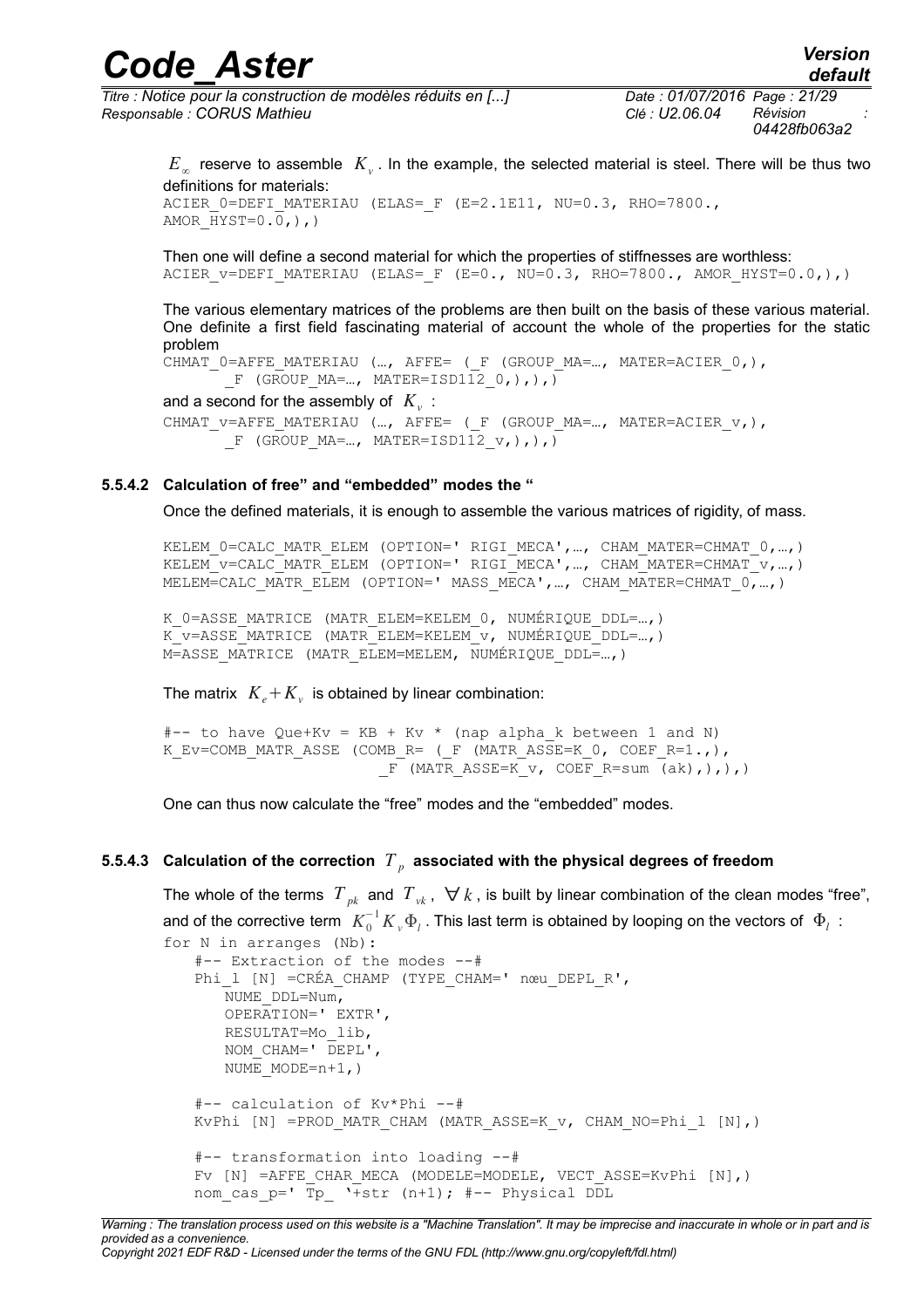*default*

*Titre : Notice pour la construction de modèles réduits en [...] Date : 01/07/2016 Page : 22/29 Responsable : CORUS Mathieu Clé : U2.06.04 Révision :*

*04428fb063a2*

```
#-- Calculation of the KB \ (Kv*Phi) --#
yew n==0:
   Tp=MACRO_ELAS_MULT (MODELE=MODELE,
      CHAM_MATER=CHMAT_0,
       NUME_DDL=Num,
      CHAR_MECA_GLOBAL=COND_LIM,
      CAS CHARGE= (F (NOM CAS=nom cas p, CHAR MECA=Fv [N],),),
   )
else:
   Tp=MACRO_ELAS_MULT (reuse=Tp,
      MODELE=MODELE,
      CHAM_MATER=CHMAT_0,
       NUME_DDL=Num,
      CHAR_MECA_GLOBAL=COND_LIM,
      CAS CHARGE= ( F (NOM CAS=nom cas p, CHAR MECA=Fv [N],),),
   )
```
#### **5.5.4.4 Construction of the bases of complete projections**

The elementary "bricks" for the calculation of the reduced matrices are now built, it does not remain which has to build the various modal bases. Here the principal stages of this construction are summarized.

```
#---------------------------------------------------------------#
   #-- construction of the bases
   #
   # bases 1 Tc1 = [Phi_l Phi_e Tp1… Tpn] – calculation of Mg and kg
   # base 2 Tc2 (K) = \lceil \overline{Phi} \rceil \rceil \bar{p} Tvk Tpn] – calculation of Ck
   # base 3 Tc3 (K) = [0 \text{ Phi} e 0 - \text{Phi 1/omk 0}] – calculation of Kk
   #---------------------------------------------------------------#
   Zero=CRÉA CHAMP (..., ADZE = (F (CHAM GD = Phi 1 [0],
          ALL = ' OUI',CUMUL=' OUI',
          COEF R = 0.0,),)
   #-- Beginning of construction of Tc1
   #-- Extraction of the modes "embed": Phi_e
   #-- Extraction of the vectors of Tp: Tp_n
#-- Construction of identically worthless modes: Mo_zero
for N in arranges (Nb):
   Phi_e [N] =CRÉA_CHAMP (..., OPERATION=' EXTR',
       RESULTAT=Mo_enc,
      NUME MODE=n+1,)
   nom cas p= Tp \rightarrow +str (n+1);
   Tp_n [N] =CRÉA_CHAMP (..., OPERATION=' EXTR',
       RESULTAT=Tp,
       NOM CAS=nom cas p, )
   Mo_zero=CRÉA_RESU (…,
       OPERATION=' AFFE',
       TYPE_RESU=' MODE MECA',
       NOM CHAM=' DEPL',
       AFFE= F (CHAM GD=Zero),)
   Tc1=CRÉA_RESU (…,
       OPERATION=' AFFE',
```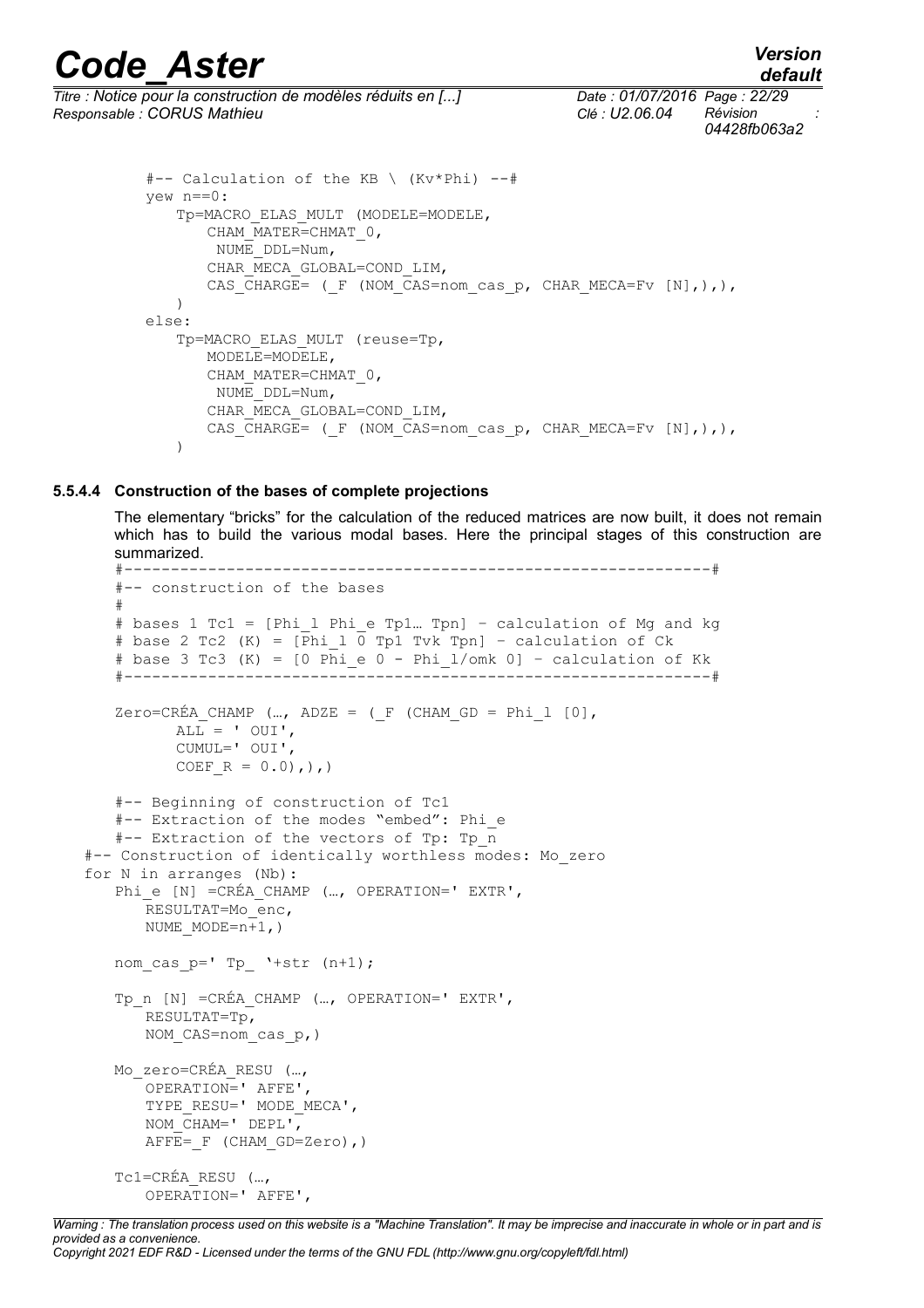## *default*

# *Code\_Aster Version*

*Titre : Notice pour la construction de modèles réduits en [...] Date : 01/07/2016 Page : 23/29 Responsable : CORUS Mathieu Clé : U2.06.04 Révision :*

*04428fb063a2*

```
TYPE_RESU=' MULT_ELAS',
      NOM_CHAM=' DEPL',
      AFFE= F (CHAM GD=Phi e [N]),)
#-- Beginning of construction of Tc2 (K) and Tc3 (K)
for K in arranges (len (ak)): #-- buckle on the internal states
   for N in arranges (Nb):
       Tc2 [K] =CRÉA_RESU (…, OPERATION=' AFFE',
             TYPE RESU=' MULT ELAS',
             NOM CHAM=' DEPL',
             AFFE= F (CHAM GD=Zero),)
      Tc3 [K] =CRÉA_RESU (…, OPERATION=' AFFE',
             TYPE RESU=' MULT ELAS',
             NOM CHAM=' DEPL',
             \overline{AFFE} = F (CHAM GD=Phi e [N]),)
#-- Complement of Tc1 --#
for K in arranges (len (ak)):
   for N in arranges (Nb):
       Temp= CREA CHAMP (..., OPERATION= 'ADZE',
             ADZE = (F (CHAM GD = Tp n [N],ALL = \overline{O}UI',
             CUMUL=' OUI',
             COEF R = ak [K] / omk [K]),Tc1=CRÉA_RESU (…, OPERATION=' AFFE',
             TYPE_RESU=' MULT_ELAS',
             NOM CHAM=' DEPL',
             AFFE= F (CHAM GD=Temp),
       )
      TO DESTROY (CONCEPT= F (NOM= ('temp',),),)
   #-- Complement of Tc2 (K) and Tc3 (K) --#
   for K in arranges (len (ak)):
      for L in arranges (len (ak)):
          yew k==l:
             coef mo = 1/omk (K)
          else:
             coef_mo=0.
          for N in arranges (Nb):
             #-- Tc2 [K]Temp= CREA CHAMP (..., OPERATION= 'ADZE',
                    ADZE = (F (..., CHAM GD = Phi l [N], COEF R = coef mo,),
                         \overline{F} (…, CHAM GD = Tp n [N], COEF \overline{R} = ak [K] /omk
                        [K],,,,,,
             Tc2 [K] =CRÉA_RESU (…, OPERATION=' AFFE',
                     TYPE RESU=' MULT ELAS',
                    AFFE= F (CHAM GD=Temp),)
             TO DESTROY (CONCEPT= F (NOM= ('temp',),),)
              #-- Tc3 [K]
             Temp= CREA_CHAMP (…, OPERATION= 'ADZE',
```
*Warning : The translation process used on this website is a "Machine Translation". It may be imprecise and inaccurate in whole or in part and is provided as a convenience. Copyright 2021 EDF R&D - Licensed under the terms of the GNU FDL (http://www.gnu.org/copyleft/fdl.html)*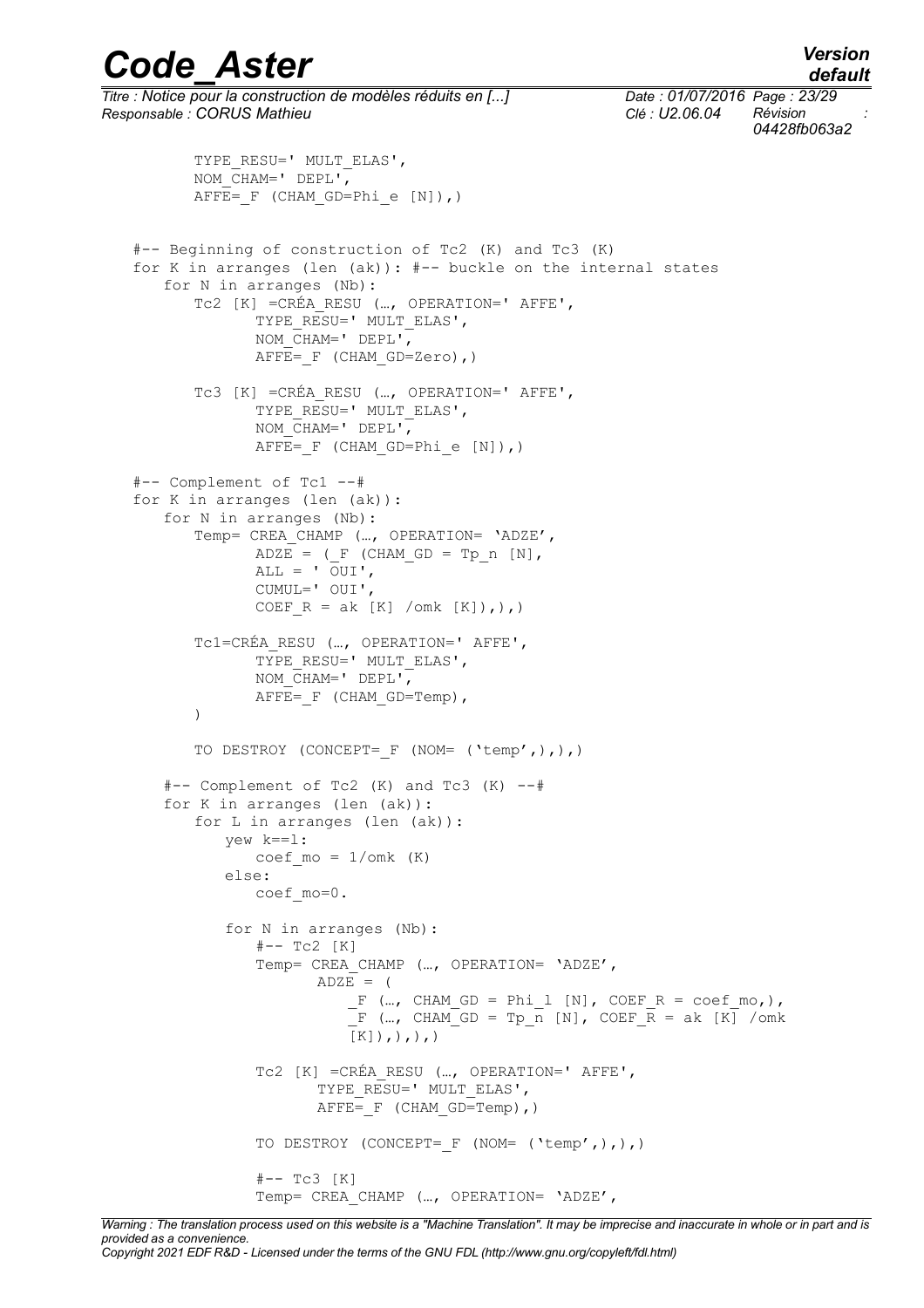*Titre : Notice pour la construction de modèles réduits en [...] Date : 01/07/2016 Page : 24/29 Responsable : CORUS Mathieu Clé : U2.06.04 Révision : 04428fb063a2* ADZE =  $(...,$  F (CHAM GD = Phi 1 [N], COEF R = - coef mo),), Tc3 [K] =CRÉA\_RESU (…, OPERATION=' AFFE', TYPE\_RESU=' MULT\_ELAS', NOM\_AFFE=\_F (CHAM\_GD=Temp),) TO DESTROY (CONCEPT= F (NOM= ('temp',),),) #-- Definition of the bases of projections BM\_Tc1=DEFI\_BASE\_MODALE (RITZ= ( F (MODE MECA=Mo\_lib,), F (MULT ELAS=Tc1,),), NUME REF=Num,) BM\_TC2 [K] =DEFI\_BASE\_MODALE (RITZ= (\_F (MODE\_MECA=Mo\_lib,),  $F$  (MULT ELAS=Tc2 [K],),), NUME REF=Num,) BM\_TC3 [K] =DEFI\_BASE\_MODALE (RITZ= ( F (MODE MECA=Mo\_zero,),  $F$  (MULT ELAS=Tc3 [K],),), NUME REF=Num,) #-- Construction of Ck by projection of Kv on Tc2 (K) nom  $C=$ ' Ck '+ str  $(K)$ PROJ BASE (BASE=BM\_Tc2 [K], NB\_VECT=3\*Nb, PROFIL=' PLEIN', MATR ASSE GENE= ( F (MATRICE=CO (nom C), MATR ASSE=K  $v,$ ),), ) #-- Construction of Kk by projection of Kv on Tc2 (K) nom  $K=$ ' Kk '+ str  $(K)$ PROJ BASE (BASE=BM Tc3 [K], NB VECT=3\*Nb, PROFIL=' PLEIN', MATR ASSE GENE= ( F (MATRICE=CO (nom K), MATR ASSE=K v, ), ),)

It only remains to summon the whole of the elementary matrices *Ck* , and to add all them *Ck* with the matrix *Kg* , and has to solve the reduced problem. However, so that the classification of all these matrices are coherent, it is advisable to proceed starting from matrices all projected on the same basis. One thus projects three matrices on BM Tc1, in order to then build the matrices of mass, damping and stiffness reduced:

```
PROJ BASE (BASE=BM Tc1,
           NB_VECT=3*Nb,
           PROFIL=' PLEIN',
           MATR_ASSE_GENE= (
                  \begin{tabular}{ll} $\quad \text{F} \quad (\mathtt{MATRICE=CO} \quad (\mathtt{`M\_g'}) \text{, } \mathtt{MATR} \text{ .ASSE=M, )}, \end{tabular}\overline{\phantom{a}} \overline{\phantom{a}} (MATRICE=CO ('K g'), MATR ASSE=K 0,),
                 \Gamma (MATRICE=CO ('C_g'), MATR ASSE=K v,),),)
```
Num gene=NUMÉRIQUE DDL GENE (BASE=BM Tc1, NB VECT= (2+len (ak))\*Nb,)

The sum of these matrices is carried out after extraction of the various projected matrices of the associated concepts:

```
Kt=K g.EXTR MATR GENE ()
Ct=0<sup>*</sup>C g.EXTR MATR GENE ()
for K in arranges (len (ak)):
   exec ('Ct=Ct+ak [K] /omk [K] *Ck ' + str (K) + '.EXTR MATR GENE ()')
   exec ('Kt=Kt+ak [K] *Kk' + str (K) + '.EXTR MATR GENE ()')
```
Then reintroduction of the matrices in the concepts:

```
C_g.RECU_MATR_GENE (Ct)
K G.RECU MATR GENE (Kt)
```
*Warning : The translation process used on this website is a "Machine Translation". It may be imprecise and inaccurate in whole or in part and is provided as a convenience. Copyright 2021 EDF R&D - Licensed under the terms of the GNU FDL (http://www.gnu.org/copyleft/fdl.html)*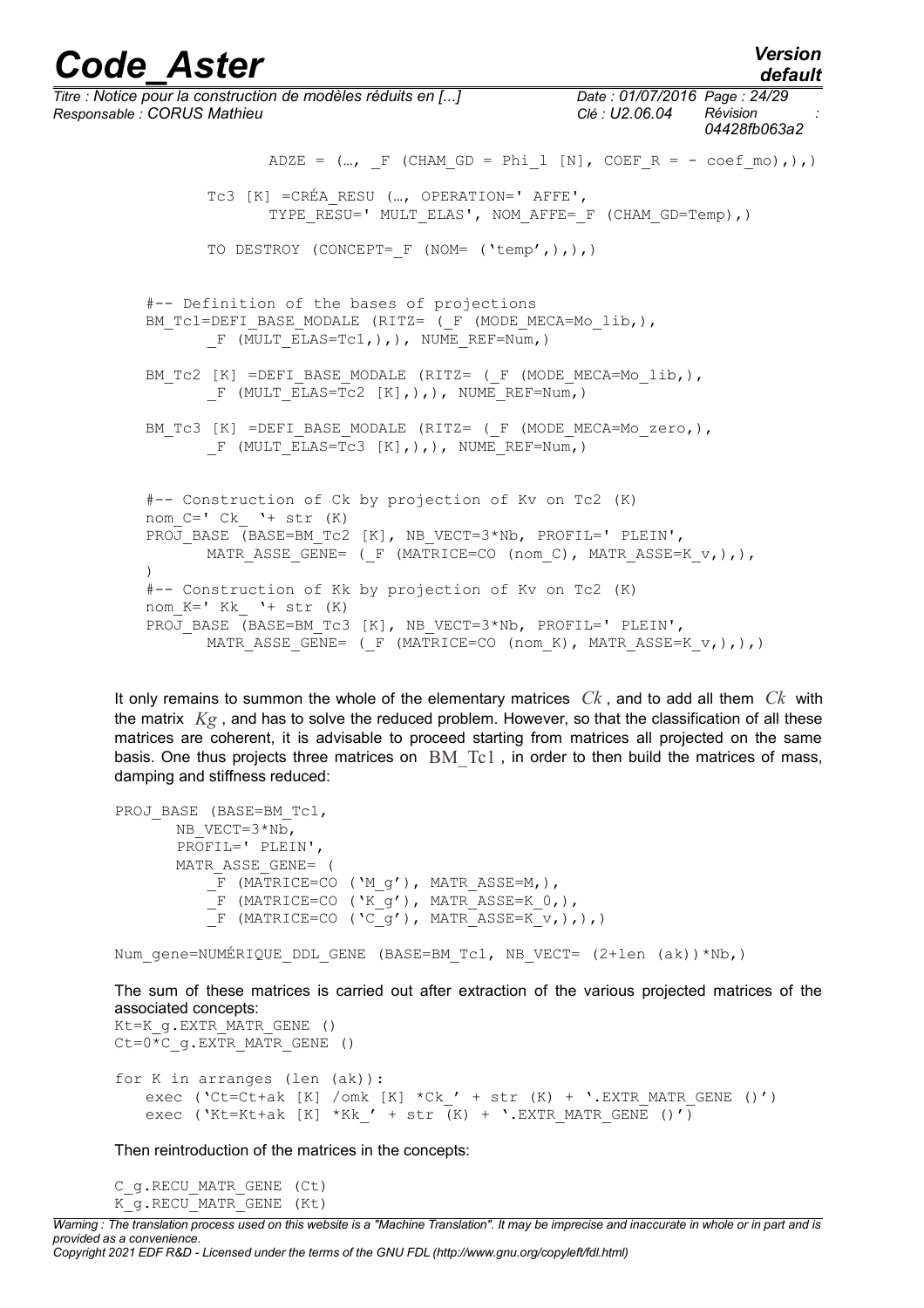*Titre : Notice pour la construction de modèles réduits en [...] Date : 01/07/2016 Page : 25/29 Responsable : CORUS Mathieu Clé : U2.06.04 Révision :*

*04428fb063a2*

```
Mo_c_q=CALC_MODES(MATR_RIGI=K_q,
   MATR MASS=M g,
   MATRAMOR=Cg,
   TYPE_RESU=' DYNAMIQUE',
   OPTION=' TOUT',
   SOLVEUR MODAL= F (METHODE=' QZ'),
   CALC FREQ= F (SEUIL FREQ=1e-6),
   VERT MODE=F (STOP ERREUR=' NON'),
```

```
\lambda
```
#### **5.5.4.5 Comments**

This approach for the moment is reserved to the experienced users, since the reduction of model in the presence of internal states can lead to singular behaviors. This presentation makes it possible nevertheless to show the opportunities given by *Code\_Aster* in term of modularity.

The search for eigenvalues can be done only with certain parameter settings of the operator of search for eigenvalues: **CALC\_MODES** [U4.52.02].

The reference material [R5.01.02] specifies the types of with problems which one can deal and possible parameter settings.

However, for the calculation of the clean modes of the scale model, it is recommended to use the full solvor (METHODE= 'QZ') by searching all the eigenvalues (OPTION=' TOUT'). It will be noted in addition that the choices of designs of CALC\_MODES make that the real poles are filtered, and are not displayed in the results.

## **6 Case test for** *Code\_Aster*

To implement the calculation of complex modes on a scale model, a simple example is introduced. The calculation of the modes on this structure will be carried out with *Code\_Aster.* One will compare the results got by using the complete model initially, then various scale models. One will detail then the standard command file allowing to carry out this calculation, while insisting on the points not approached in official documentation.

### **6.1 Note on the studies presented**

The command files used for calculations of the complex modes of the scale models are available in the base of the studies, under the number of study 3185. They do not present a manner optimized to carry out calculations, in particular in the calculation of the residues and the construction of the bases of projection. On this point, it is pointed out that developments were studied to optimize this procedure.

However, it is a question of illustrating the approach to make it possible to the user to reproduce and adapt methodology.

The principal points of interest are clarified. It is mainly about:

- The definition of materials: One must indeed define "doubly" materials to carry out the calculation of the residues
- It is necessary to assign a damping hysteretic with each material, under sorrow that Ci is not correctly taken into account. For nondissipative materials, it is thus necessary to fix a damping hysteretic no one.
- Options for the solvor of clean modes: This last must be used with the option " CENTER " only, even if the required modes are the first of the structure the other options are not supported by the solvor.

### **6.2 Digital example with damping hysteretic**

The example retained for this study is a square plate of 1 meter of dimensioned and 6 centimetres thickness, composed of a material sandwich viscoelastic steel/material/steel. The layers linear, elastic and isotropic, are stuck perfectly and thickness 2 centimetres. The model finite elements is presented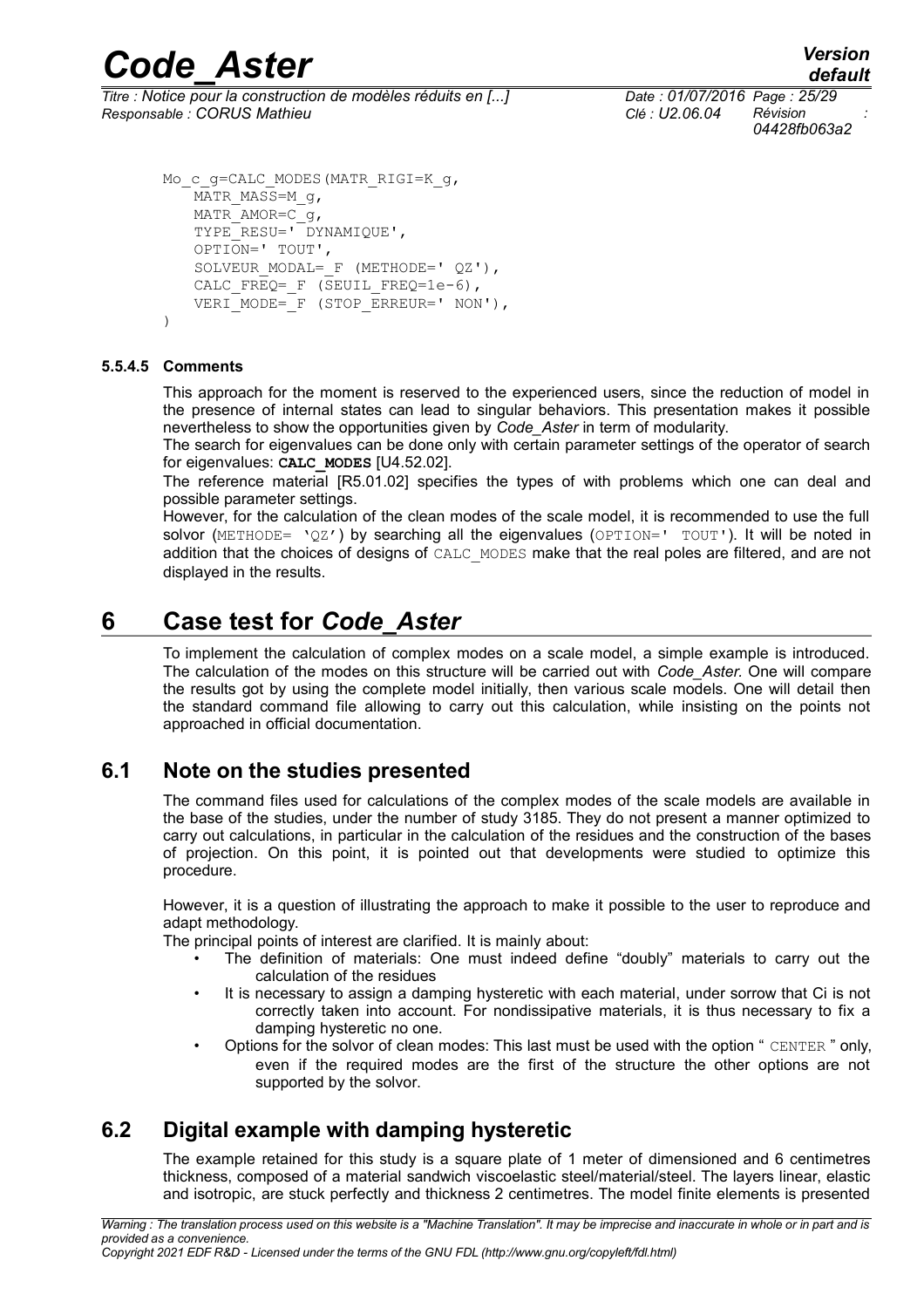*Titre : Notice pour la construction de modèles réduits en [...] Date : 01/07/2016 Page : 26/29 Responsable : CORUS Mathieu Clé : U2.06.04 Révision :*

*04428fb063a2*

on [Figure 6.2-a.](#page-25-1) This plate is embedded on an edge, and one is interested in the first 10 modes of this structure. The Young modulus of viscoelastic material is not realistic. It was adjusted to obtain reasonable depreciation, in spite of the thickness of the layer. These properties are recalled in [Table](#page-25-0) [6.2-1.](#page-25-0)

| Material     | Young modulus ( $Pa$ ) | Poisson's ratio | Density | Rate of loss I |
|--------------|------------------------|-----------------|---------|----------------|
|              |                        |                 | kg.m    |                |
| <b>Steel</b> | 2,1.10 <sup>11</sup>   | 0.3             | 7800    | 0.0            |
| Visco        | $1,5.10^{10}$          | 0.49            | 1400    | 1.0            |

<span id="page-25-0"></span>**Table 6.2-1 : Properties of materials used for calculation.**



<span id="page-25-1"></span>**Figure 6.2-a : Model E.F of the structure of reference.**

The model is built by using linear voluminal elements, with a total of 9610 nodes, are 27900 degrees of freedom.

The first 10 modes of the deadened structure are calculated while using *Code\_Aster*. In each case, one only carries out calculation on a scale model built starting from the first 20 normal modes (bases  $T_{20}$ ), and a scale model built starting from the first 10 normal modes nouveau riche with the residues associated with these 10 normal modes (bases  $T_{10+10}$ ). A calculation of reference realized with the nonsmall-scale complete model is also carried out. The bases of reductions used are thus

$$
T_{20} = \left[\Phi_1 \cdots \Phi_{20}\right] \tag{66}
$$

and

$$
T_{10+10} = \left[ [\Phi_1 \cdots \Phi_{10}] \quad K_e^{-1} K_h [\Phi_1 \cdots \Phi_{10}] \right]
$$
 (67)

The results got with the various models are presented in [Table 6.2-2](#page-26-1) and it [Table 6.2-3](#page-26-0) .

| ັ<br>Complete | Base $T_{20}$ | <b>Base</b> $T_{10+10}$ | Relative<br>error<br>complete/modes (%) | Relative<br>error<br>complete/residues (%) |
|---------------|---------------|-------------------------|-----------------------------------------|--------------------------------------------|
| 61.84         | 61.39         | 61.84                   | $-0.73$                                 | 0                                          |
| 138.71        | 135.24        | 138.7                   | $-2.5$                                  | $-0.01$                                    |
| 357.37        | 345.84        | 357.36                  | $-3.23$                                 | 0                                          |
| 449.34        | 436.52        | 449.29                  | $-2.85$                                 | $-0.01$                                    |
| 485.45        | 465.42        | 485.41                  | $-4.13$                                 | $-0.01$                                    |
| 533.39        | 533.27        | 533.4                   | $-0.02$                                 | 0                                          |

*Warning : The translation process used on this website is a "Machine Translation". It may be imprecise and inaccurate in whole or in part and is provided as a convenience.*

*Copyright 2021 EDF R&D - Licensed under the terms of the GNU FDL (http://www.gnu.org/copyleft/fdl.html)*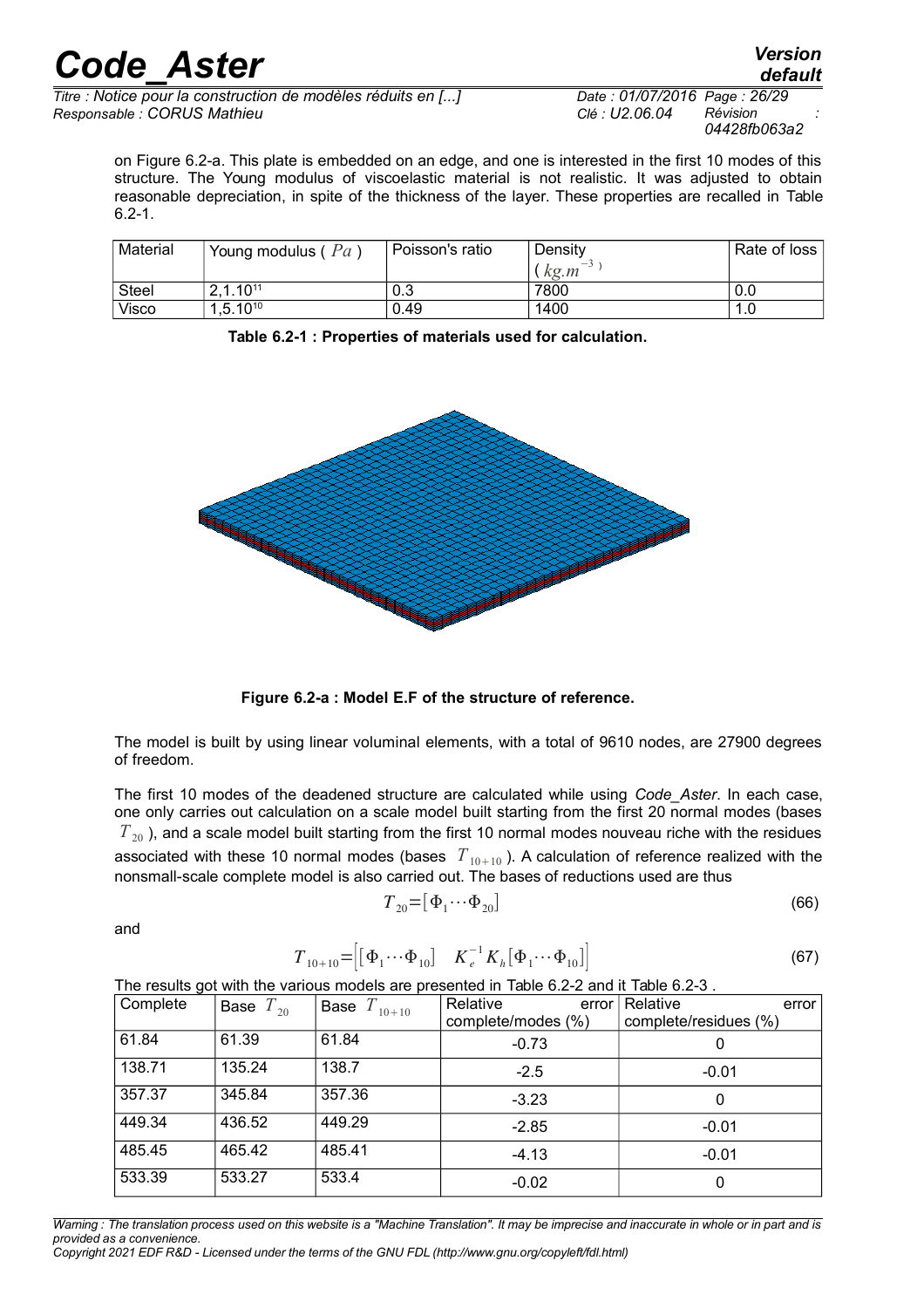*Titre : Notice pour la construction de modèles réduits en [...] Date : 01/07/2016 Page : 27/29 Responsable : CORUS Mathieu Clé : U2.06.04 Révision :*

| 803.6  | 764.05 | 803.49 | $-4.92$ | $-0.01$ |
|--------|--------|--------|---------|---------|
| 935.99 | 886.65 | 935.76 | $-5.27$ | $-0.02$ |
| 998.4  | 949.07 | 998.24 | $-4.94$ | $-0.02$ |
| 1053.3 | 995.94 | 1053.2 | $-5.45$ | $-0.01$ |

<span id="page-26-1"></span>**Table 6.2-2 : Eigen frequencies (in Hz) of the model sandwich.**

The frequencies calculated starting from the scale model on 10 modes and 10 residues are almost identical to those calculated starting from the complete model. The frequencies obtained starting from the scale model on the basis of normal mode the first 20 are reasonable, but present nevertheless a significant error.

| Complete | Base $T_{20}$ | $T_{10+10}$<br>Base | Complete/modes | Complete/residues |
|----------|---------------|---------------------|----------------|-------------------|
| 1.4      | 2.16          | 1.4                 | 54.29          | 0                 |
| 3.78     | 6.07          | 3.74                | 60.58          | $-1.06$           |
| 4.95     | 8.07          | 4.93                | 63.03          | $-0.4$            |
| 4.3      | 6.9           | 4.27                | 60.47          | $-0.7$            |
| 6.55     | 10.28         | 6.51                | 56.95          | $-0.61$           |
| 1.91     | 1.91          | 1.9                 | 0              | $-0.52$           |
| 8.33     | 12.71         | 8.27                | 52.58          | $-0.72$           |
| 9.3      | 13.9          | 9.29                | 49.46          | $-0.11$           |
| 8.08     | 12.55         | 8.06                | 55.32          | $-0.25$           |
| 9.35     | 14.12         | 9.21                | 51.02          | $-1.5$            |

<span id="page-26-0"></span>**Table 6.2-3 : Depreciation (in %) of the model sandwich.**

The calculation of reduced depreciation is, on the other hand, much more clear-cut. Results got with the scale model on the normal modes only, except for mode 6, led to a very clear over-estimate of damping. The integration of the residues in the base of reduction of the model improves the results very clearly. The maximum error on calculation, compared to the model of reference, is indeed just higher than the percent, for a base of projection of equivalent size in both cases.

### **6.3 Digital example with viscoelastic damping describes by internal variables**

The same geometry was taken again to build this study. However, it is not possible to build case test of reference, using the nonsmall-scale model, with *Code\_Aster*. The results of reference, calculated on the complete model, were thus got with *Matlab* and *Structural Dynamic Toolbox*. The characteristics of materials used are presented in the table [6.3-1.](#page-26-2)

| Material     | Young modulus         | Poisson's ratio | Density       | Relaxation time ( |
|--------------|-----------------------|-----------------|---------------|-------------------|
|              | (Pa)                  |                 | $(kg.m^{-3})$ | $S^{\prime}$      |
| <b>Steel</b> | 2,1.10 <sup>11</sup>  | 0.3             | 7800          | $\infty$          |
|              | $4,53.10^6$           | 0.49            |               | $\infty$          |
|              | $3,51.10^6$           | 0.49            | 1400          | $5,58.10^{-2}$    |
| Visco        | 1,395.10 <sup>7</sup> | 0.49            |               | $3,20.10^{-3}$    |
|              | 4,04.10 <sup>7</sup>  | 0.49            |               | $3,01.10^{-4}$    |
|              | $1,20.10^8$           | 0.49            |               | $4,58.10^{-5}$    |
|              | $7,57.10^8$           | 0.49            |               | $5,93.10^{-6}$    |

<span id="page-26-2"></span>

| Table 6.3-1 : Properties of materials used. |  |  |  |
|---------------------------------------------|--|--|--|
|---------------------------------------------|--|--|--|

The results got with the complete model and the scale model are presented in the table [6.3-2.](#page-27-0) The scale model was built on the basis of clean mode the first ten of the nondissipative structure.

| $\frac{10}{6}$<br>$\overline{\phantom{0}}$<br>Amor<br>(%`<br>réa<br>∽rég.<br>--<br>Amor.<br>-<br>-<br>-- | olete،<br>omrـ | duced<br>،⇔ |  |
|----------------------------------------------------------------------------------------------------------|----------------|-------------|--|
|                                                                                                          |                |             |  |

*Warning : The translation process used on this website is a "Machine Translation". It may be imprecise and inaccurate in whole or in part and is provided as a convenience.*

*Copyright 2021 EDF R&D - Licensed under the terms of the GNU FDL (http://www.gnu.org/copyleft/fdl.html)*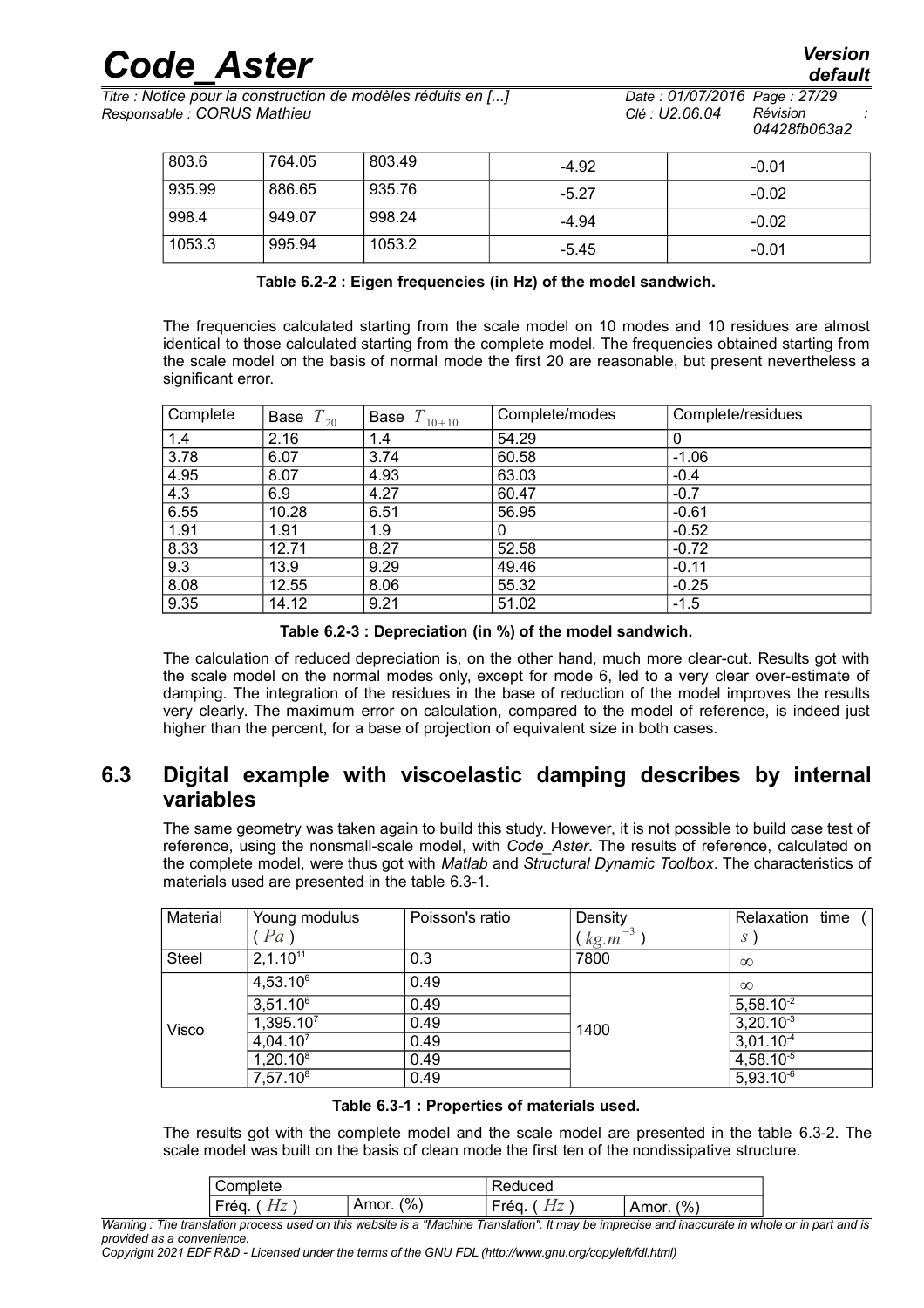*Titre : Notice pour la construction de modèles réduits en [...] Date : 01/07/2016 Page : 28/29 Responsable : CORUS Mathieu Clé : U2.06.04 Révision :*

*04428fb063a2*

| 25.26  | 7.00  | 25.26  | 7.00  |
|--------|-------|--------|-------|
| 48.41  | 10.60 | 47.96  | 10.85 |
| 150.61 | 8.55  | 150.59 | 8.55  |
| 174.11 | 11.39 | 174.07 | 11.40 |
| 186.38 | 8.69  | 186.17 | 8.88  |
| 309.68 | 10.10 | 309.64 | 10.11 |
| 426.46 | 8.04  | 426.36 | 8.08  |
| 438.48 | 9.80  | 439.97 | 10.31 |
| 463.72 | 8.93  | 463.77 | 8.98  |
| 523.22 | 0.04  | 523.22 | 0.04  |

<span id="page-27-0"></span>**Table 6.3-2 : Comparison of the results – Frequencies and depreciation.**

The got results are very good, and the error for the first ten modes is very weak, whether it is the frequencies or depreciation.

## **7 Conclusions on the use of the methods of reduction**

One briefly presented the principles of the reduction of model based on the initial construction of under space, then of his enrichment starting from calculations of residues. All these techniques rest on the principle of the static correction, and thus on the introduction, in the base of reduction, of an estimate of the response of the structure to various efforts. These efforts can be external requests, as in the case of the classical static correction, but also of the efforts applied by adjacent substructures, like in the case of the methods of under structuring, or of the internal efforts, like in the case of the dissipative structures.

These techniques were illustrated within the particular framework of the calculation of complex modes for a strongly dissipative structure presenting damping material. Damping was initially represented by using a behavior hysteretic, then a viscoelastic behavior describes by internal variables. A simple case test of strongly dissipative sandwich structure was introduced. The results got for calculations of complex modes are very good, and show the relevance of these techniques. Interest of these techniques in the case as of approaches by understructuring (classical [R4.06.02], cyclic [R4.06.03], or decomposition of field [11]) was largely shown besides in addition.

The methods presented are conceived to facilitate calculation on important models, or the calculations repeated (harmonic answer, for example) on models of average/big size (several ten a thousand of degrees of freedom). When the size of the model is low, and under the assumptions of damping hysteretic (Nota bene: since it is not possible in the case more the general with Aster), one will be able to thus privilege complete calculation. On the other hand, for means/large models including a dissipative material, even if the zone where damping is important is of small, the whole of the problem will have to be treated like a complex problem. It thus becomes extremely interesting to build a scale model on the basis as of clean modes of the real problem, enriched by the residues, or to adopt an approach by under structuring.

# *default*